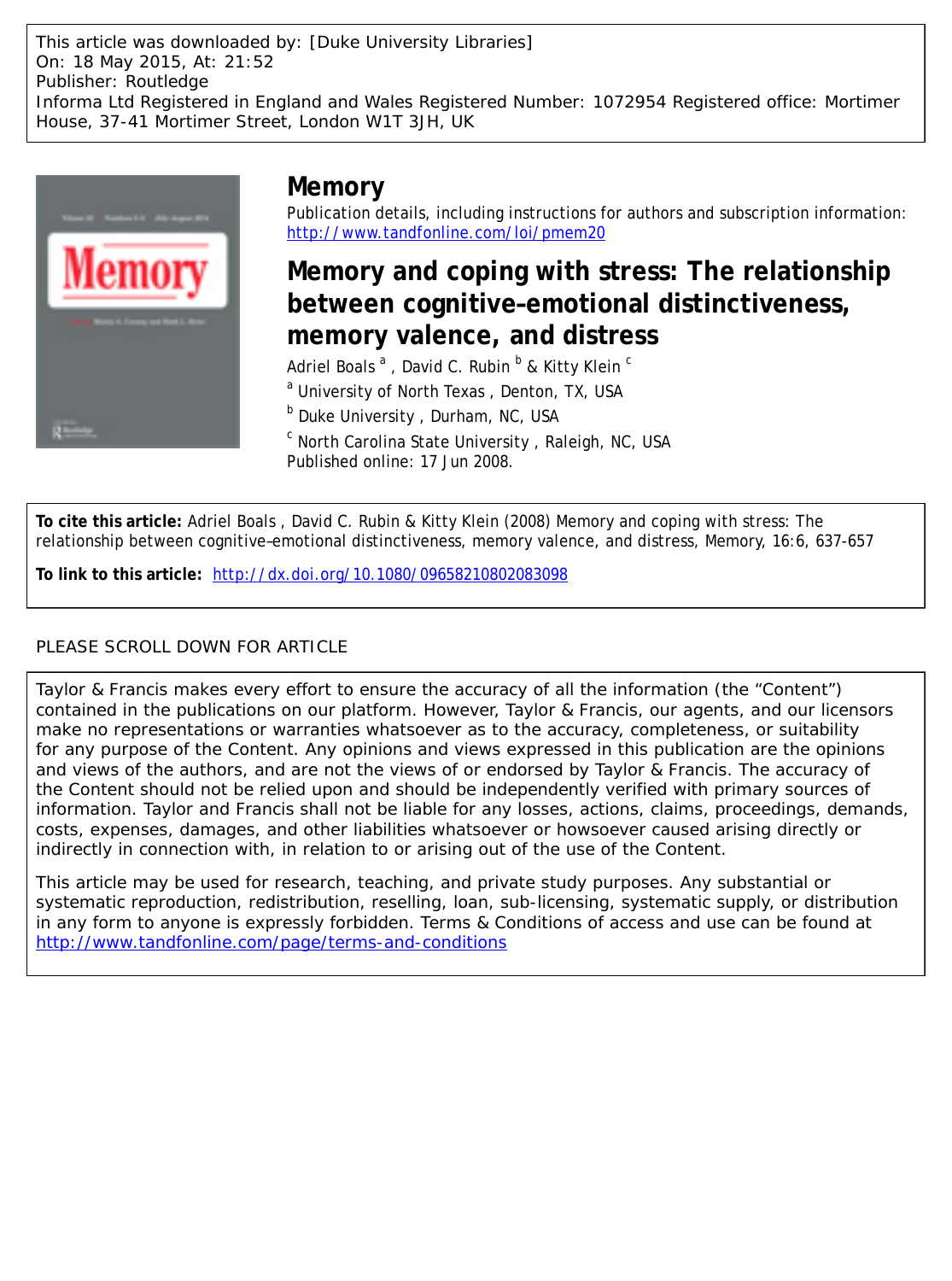# Memory and coping with stress: The relationship between cognitive-emotional distinctiveness, memory valence, and distress

## Adriel Boals

University of North Texas, Denton, TX, USA

David C. Rubin Duke University, Durham, NC, USA

## Kitty Klein

North Carolina State University, Raleigh, NC, USA

Cognitive–emotional distinctiveness (CED), the extent to which an individual separates emotions from an event in the cognitive representation of the event, was explored in four studies. CED was measured using a modified multidimensional scaling procedure. The first study found that lower levels of CED in memories of the September 11 terrorist attacks predicted greater frequency of intrusive thoughts about the attacks. The second study revealed that CED levels are higher in negative events, in comparison to positive events and that low CED levels in emotionally intense negative events are associated with a pattern of greater event-related distress. The third study replicated the findings from the previous study when examining CED levels in participants' memories of the 2004 Presidential election. The fourth study revealed that low CED in emotionally intense negative events is associated with worse mental health. We argue that CED is an adaptive and healthy coping feature of stressful memories.

The experiencing of emotions plays an adaptive role in our lives; they help us identify rewarding endeavours, alert us to potential dangers, and give us a sense of urgency in times of distress. However, emotions can sometimes be overwhelming, and it would be advantageous to be able to control such emotions. Unwanted emotional reactions can lead to undue distress and be manifested in psychological disorders such as anxiety disorders and post-traumatic stress disorder.

One source of unwanted emotional reactions is memories of stressful or traumatic events. Past research has found that highly emotional memories can be difficult to forget (Brown & Kulik, 1977; LeDoux, 2000) and can be frequently brought into conscious awareness without volition (Horowitz, 1975). Stressful memories may be well remembered due to unique structural and organisation features in memory. Whether such memories lack proper organisation and coherence (Barclay, 1995; van der Kolk & Fisler, 1995) or

Address correspondence to: Adriel Boals, Dept. of Psychology, University of North Texas, Box 311280, Denton, TX 76203, USA. E-mail: adriel@unt.edu

We thank National Institute of Mental Health grant number R01 MH066079 and NRSA F32-MH066569 for support. We would also like to thank Karen Burns, Jennifer Sorenson, Jennie Grammar, Nickole Rucker, Andrea Parker, Brigid Ransome, and Paula Martinez for their help in data collection; Heather Rice and Sara Wrenn for their help in Study 3 stimuli selection; Jennifer Talarico for her helpful comments on an earlier draft; and Susan Schiffman for her helpful comments on MDS.

 $\degree$  2008 Psychology Press, an imprint of the Taylor & Francis Group, an Informa business<br>sypress.com/memory DOI:10.1080/09658210802083098 http://www.psypress.com/memory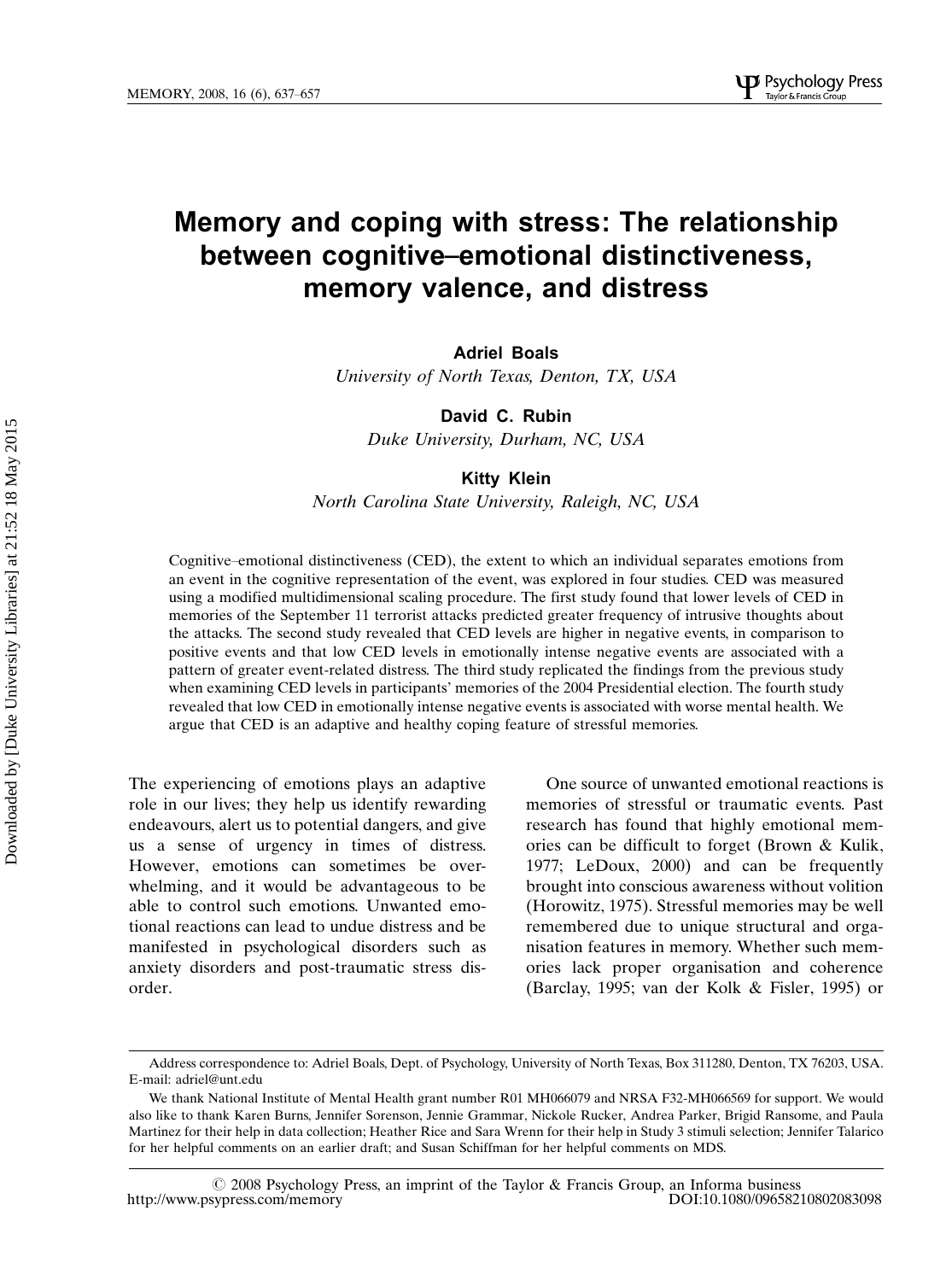are overly integrated into the life story (Berntsen & Rubin, 2006; Berntsen, Willert, & Rubin, 2003), stressful memories appear to differ from everyday memories in their structural and organisational features (Porter & Birt, 2001). Degree of aberration in structural organisation has been linked with both mental health outcomes (Foa, Molnar, & Cashman, 1995a; Harvey & Bryant, 1999) and physical health outcomes (Pennebaker, Mayne, & Francis, 1997). Hence, once a stressful experience has ended, the experience can continue to affect an individual through his/her memory of the event.

Despite the ongoing controversy surrounding how the organisational aspects of stressful and traumatic memories differ from those of nontrauma memories, most researchers agree that emotion is a central organisational aspect of trauma memories (Brewin & Holmes, 2003; Stein, Trabasso, & Albro, 2001). We argue that investigations concerning unique structural and organisational features of stressful memories would benefit from the exploration of the role of emotion in the cognitive representation of such memories. Specifically, we believe that an important organisational feature of stressful memories is the strength of the links between nodes representative of the event and nodes representative of the associated emotions. In comparison to non-trauma memories, trauma memories are linked with strong feelings of fear, anger, helplessness, and guilt (Grey, Holmes, & Brewin, 2001), contain more sensory features (Brewin, 2001, Hellawell & Brewin, 2004; Rubin, Feldman, & Beckham, 2003a), and have a greater sense of reliving (Pillemer, Desrochers, & Ebanks, 1998; Rubin et al., 2003a). The presence of negative emotions associated with a trauma memory is predictive of future psychopathology (Ehlers, Mayou, & Bryant, 1998; Talarico & Rubin, 2003) and may undermine subsequent attempts at therapy (Foa, Riggs, Massie, & Yarczower, 1995b).

The idea that representations of events have separate cognitive and emotional features has a history in the field of psychology in such areas as attitudes (Crites, Fabrigar, & Petty, 1994) and information processing (Lazarus, 1984; Zajonc, 1984) and a distinction between cognitive and affective information is prominent in many models of memory structure (Bower, 1981; Brewin, 2001; Conway & Pleydell-Pearce, 2000; Lang, 1979). Strong links between event stimuli and affective responses that are difficult to extinguish are believed to be an integral cause of posttraumatic stress disorder (PTSD; Brewin, Dalgleish, & Joseph, 1996; Ehlers & Clark, 2000; Foa & Rothbaum, 1998; see Dalgleish, 2004, for a recent review) that lead to subsequent hyperarousal symptoms and emotion-laden intrusive thoughts about the traumatic event.

One such model that emphasises the links between representations of the trauma event and affective responses is Foa, Steketee, and Rothbaum's (1989) fear network model of trauma memory. The model posits that trauma memories form an associative network in which stimuli related to the trauma automatically trigger a fear response. Stimuli that were encoded as part of the trauma become linked with a fear response such that activation of a trauma stimulus (e.g., ''bald man'') results in a meaning response (e.g., ''he is therefore dangerous'') and a physiological response (e.g., ''fear and anxiety''). Hence activation of stimuli associated with the trauma event results in an automatic fear response. Through techniques such as exposure therapy, the links between the trauma events and fear become weakened, and new, less anxiety-provoking affective responses are integrated into the network (Foa & Kozak, 1986). Hence a core feature of stressful and traumatic memories appears to be the strong affective associations with the memory of the event (see also Brewin & Holmes, 2003; Conway & Pleydell-Pearce, 2000).

One methodology that can be used to empirically explore the role of emotions in the cognitive representation of a stressful event is multidimensional scaling (MDS). MDS is a mathematical tool that can also be used to reveal organisational associations between items related to a particular domain (Schiffman, Reynolds, & Young, 1981). MDS has been used to measure a variety of psychological stimuli such as judgements of affect (Reisenzein & Schimmack, 1999) and the structure of self-concepts (Breckler, Pratkanis, & McCann, 1991; DeSteno & Salovey, 1997). In MDS, participants make dissimilarity ratings between stimuli related to a particular event or concept. The dissimilarity ratings are then used to determine the underlying organisation and representation of the concepts within the context of the event. If emotions are included as stimuli in the MDS procedure, the manner in which the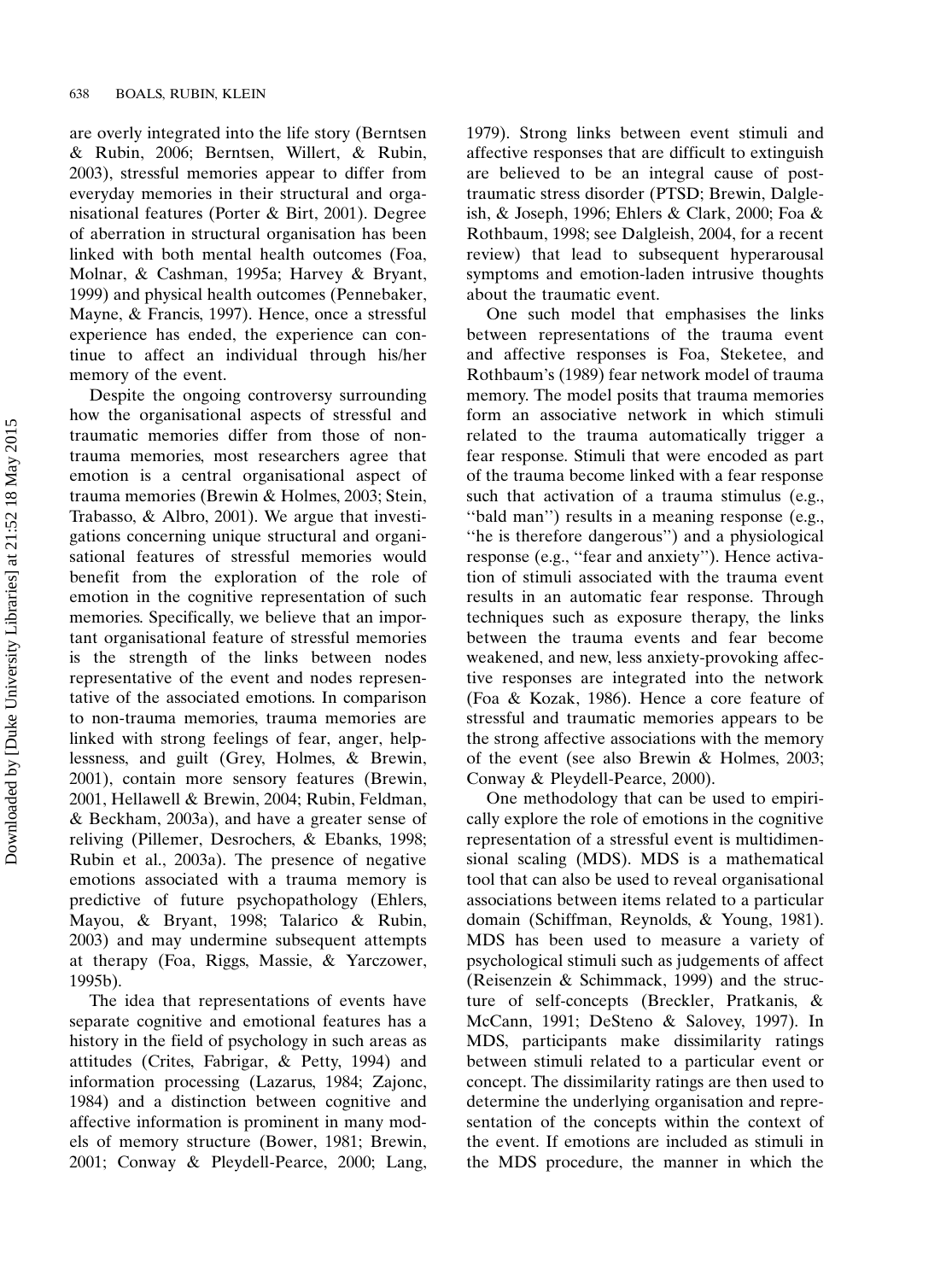emotions are organised with event stimuli in the cognitive representation of an event can be explored. For instance, the extent to which the related emotions cluster closely with or are represented as more separate from stimuli related to the event can be measured.

Boals and Klein (2005a) used MDS to explore the extent to which stimuli related to a recently failed romantic relationship clustered together with associated emotional stimuli. Participants who had experienced a recent romantic break-up gave dissimilarity ratings to stimuli representative of romantic relationships that were either eventoriented (non-emotional) or emotional. The resulting MDS model revealed an emotional/ non-emotional dimension in the participants' cognitive representation of the relationship. Individual differences in the extent to which emotional stimuli were linked with non-emotional stimuli in participant's cognitive representation of the relationship were measured by a comparison of the mean dissimilarity ratings of stimulus pairs either matched on the dimension of emotionality (i.e., an event-oriented/non-emotional stimulus paired with another event-oriented/nonemotional stimulus or an emotional stimulus paired with an emotional stimulus) or mismatched (i.e., an event-oriented/non-emotional stimulus paired with an emotional stimulus). Boals and Klein refer to this concept as cognitive–emotional distinctiveness (CED), the extent to which an individual evidences a separation between an event and its associated emotions in the resulting MDS model. Higher ratings of dissimilarity between mismatched pairs reflect higher levels of CED; that is, a greater separation of the emotions from the event.

Conceptually, an MDS model depicting high levels of CED would include an event/emotion dimension in which stimuli representative of the event are located on one end of the model, while the stimuli representative of the associated emotions are located on the opposing end. In this situation activation of event nodes has a relatively low likelihood of activating associated emotion nodes. In a model depicting low levels of CED the event stimuli and the emotion stimuli are intermixed. In such situations of low CED activation of the event nodes has a relatively high likelihood of activating the associated emotion nodes. We would argue that if the associated emotions are negative and of high intensity, then recall of the

event leads to a high likelihood of subsequent stress-related symptoms. Boals and Klein found that participants who reported high levels of stress and low levels of recovery associated with the break-up demonstrated the least amount of CED in their memories for the past relationship. Hence more stressful break-ups were associated with lower levels of CED. Several other studies comparing dissimilarity ratings of stimuli pairs matched and mismatched on the dimension of event/emotion have yielded corroborating results such that a lack of separation of emotional from non-emotional features is correlated with higher levels of associated stress and anxiety (Cavanagh & Davey, 2001; Pury & Mineka, 2001; Schutz, Davis, & Schwanenflugel, 2002). A lack of CED may be a central feature of stressful memories and a source of difficulty for coping with stress.

Although Boals and Klein (2005a) have provided some support for the concept of CED, its measurement, and its relationship to recovery from a stressful experience, their study was limited in a number of important ways. First, the study dealt with only one type of memory, the break-up of a romantic relationship, which calls into question whether CED levels are predictive of distress in other types of negative memories. Second, the emotional stimuli used in the study were not emotions such as happy or angry, but rather were stimuli that were rated as high in emotionality (i.e., ''feeling jealous about your expartner''). Hence the specific role of emotions in cognitive representations was measured using highly emotional concepts as opposed to using an actual emotion label as a stimulus. Third, the use of mean dissimilarity ratings as a measure of CED has not been directly compared to measures of dimension importance conventionally derived from MDS procedures such as dimension weights. If event/emotion is a significant dimension in a MDS model, dimensional weights can be used to measure the extent to which the emotions are represented separately from the event. Fourth, CED levels in memories of positive events have yet to be explored. Although Boals and Klein found that high CED levels are preferable for negative events, levels of CED for positive events should be benign because there is no need to separate emotional and cognitive aspects of the event. Finally, further correlates of CED such as its relationship to the frequency of intrusive thoughts about the event and mental health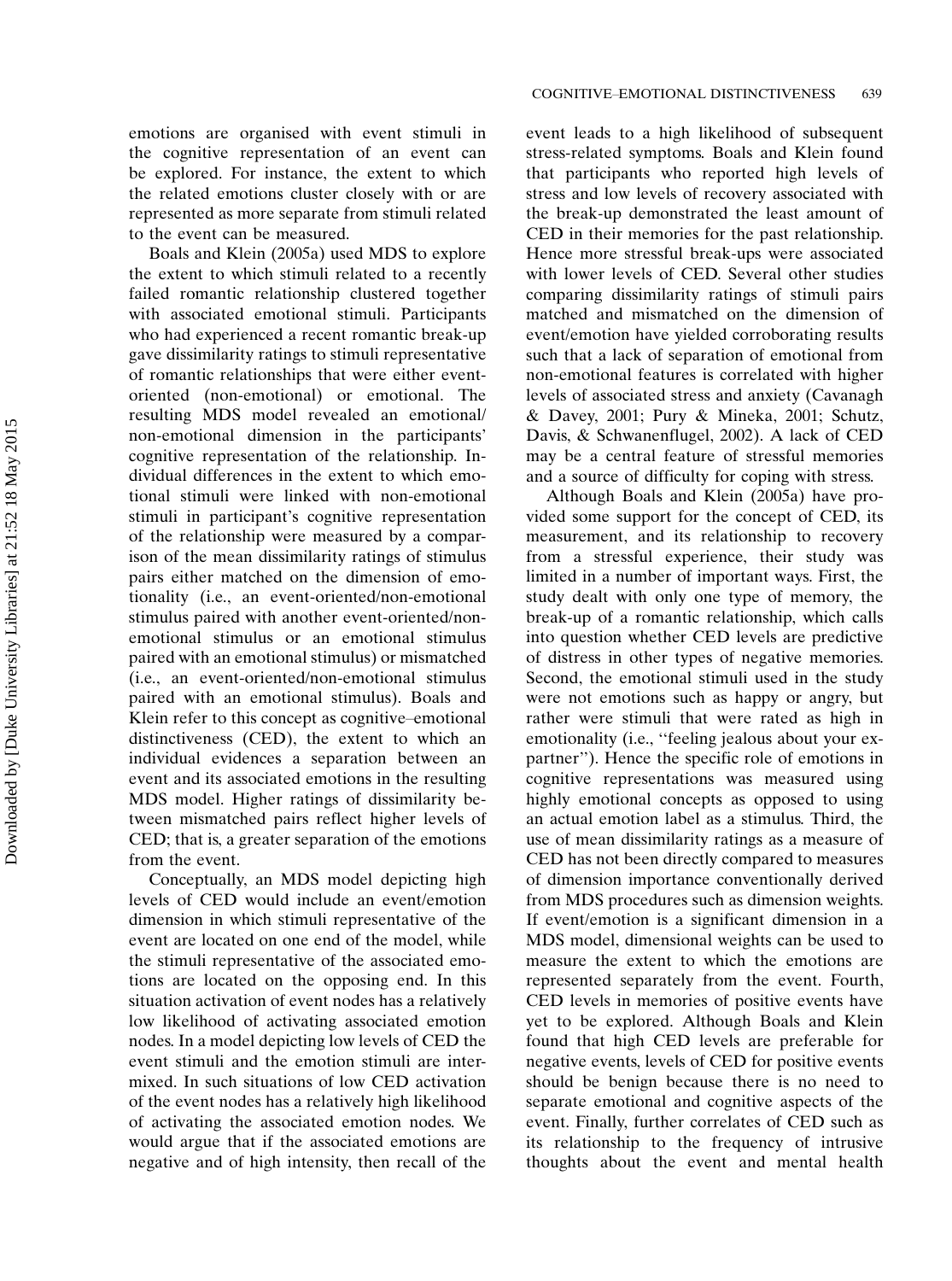have not been explored. Whereas we would expect that high CED levels in negative events would be related to fewer intrusive thoughts about the event, we have no reason to believe that CED levels for positive events should be predictive of phenomenological features of the memory.

We conducted four related studies. In the first study we examine CED levels for memories of the terrorist attacks of September 11, 2001. In the second study we compare CED in participantnominated positive and negative events. The third study examines memories of the 2004 Presidential election and compares CED levels in the memory for this event between those who viewed the election as positive (Bush voters) and those who viewed the election as negative (Kerry voters). The fourth study examines the relationship between CED levels in memories of negative events and a measure of overall mental health.

## STUDY 1

## **Overview**

The first study extends the measurement of CED to participants' memories for the September 11 terrorist attacks (referred to as 9/11). These attacks are presumed to be highly negative events and had a significant impact on our participants. Based on the findings from Boals and Klein (2005a) we hypothesise that one dimension participants will use in rating stimuli related to the terrorist attacks in a MDS procedure is an event/ emotion dimension.

In addition we hypothesise that individual differences in the extent to which the event/ emotion dimension is important in participants' cognitive representation of the event will be associated with psychological adjustment. Individual differences will be measured using the traditional measure of dimension weights derived from MDS and the mean dissimilarity ratings of mismatched pairs used by Boals and Klein (2005a). A comparison can then be made to test whether the mean dissimilarity ratings measure is correlated with the traditional dimension weights measure. This comparison can be made for each dimension in the resulting MDS model. If the two measures are highly correlated with each other, then we can argue that both dimension weights of an event-emotion dimension and mean dissimilarity ratings of pairs mismatched on the dimension of event-emotion can be used as an individual difference measure of CED. Based on previous evidence that low levels of CED are related to higher levels of stress and anxiety, and the link between negative affect and intrusive thoughts (Horowitz & Becker, 1971; Rachman, 2001), we hypothesise that lower levels of CED involving negative emotions in the cognitive representation of the terrorist attacks will be correlated with higher levels of intrusive/avoidant thinking about the attacks. CED levels involving positive emotions associated with the terrorist attacks should be unrelated to intrusive/avoidant thoughts.

## METHOD

#### Participants

A total of 131 volunteers from Introduction to Psychology courses at North Carolina State University participated for partial course credit. Of these, 94 participants completed the study in November 2001, approximately 2 months after the events of September 11. The remaining 37 participants completed the study in February 2002, approximately 5 months after the events of September 11.

#### Materials

Multidimensional Scaling (MDS). A set of stimuli that represent the events and emotions of the terrorist attacks was informally nominated by a group of undergraduate and graduate students working in our research lab. We selected 12 of these stimuli that we judged to be most central to the cognitive representation of the terrorist attacks. Eight stimuli related to the 9/11 events were chosen that included events, conditions, or persons associated with the terrorist attacks and its aftermath (''Planes crashing into the World Trade Center'', ''Airport security'', ''Plane crash in Queens, NY'', ''Freedom'', ''The Taliban'', ''Terrorism'', ''George W. Bush'', and ''Anthrax''). The remaining four stimuli were emotional labels associated with terrorist attacks, two of which were negative ("Fear" and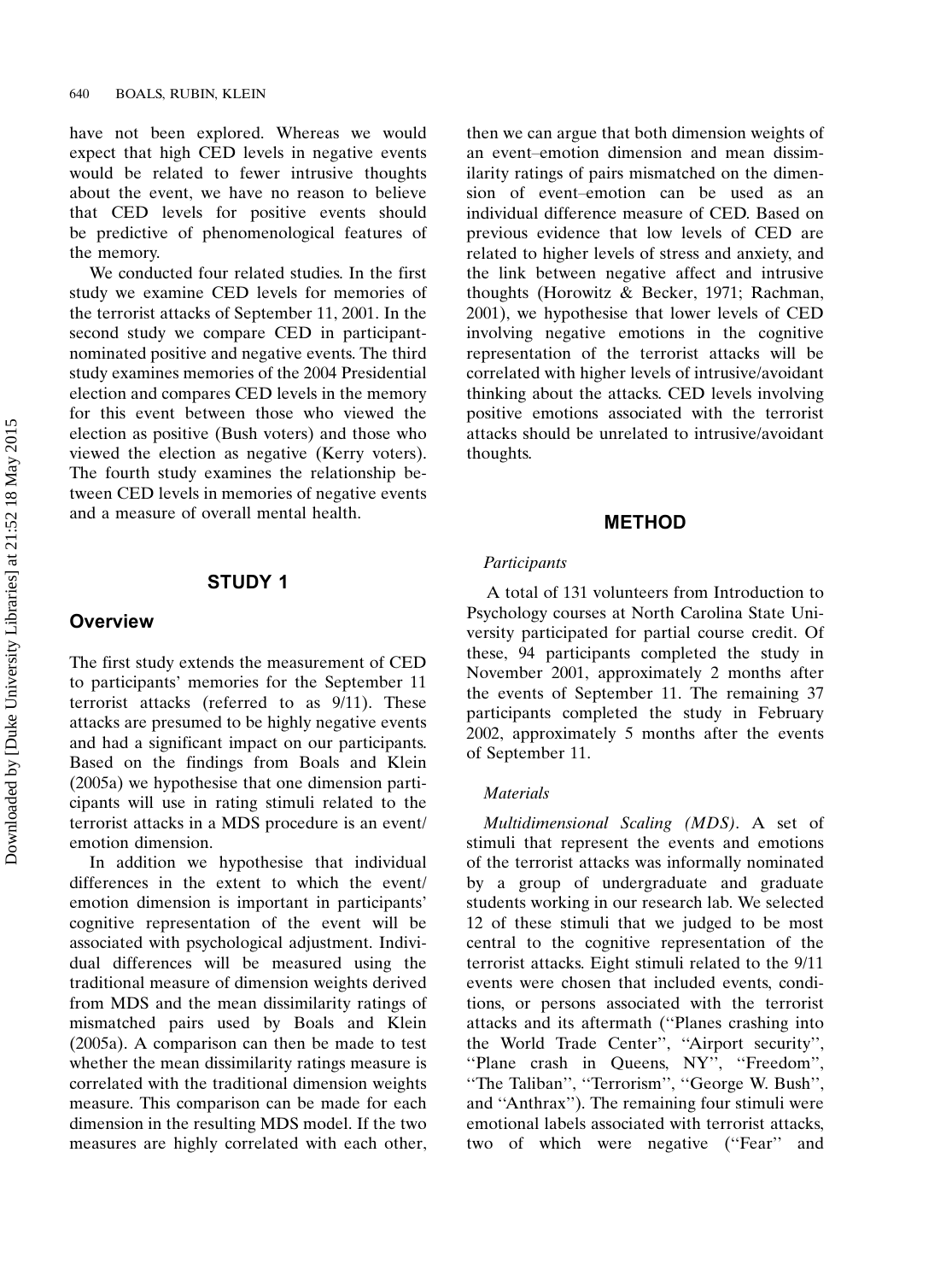''Disbelief'') and two that were positive (''Hope'' and ''Pride''). A smaller number of emotion stimuli than event stimuli were used because the total number of emotions a person associates with a particular event is often limited. All possible non-repeating pairs of the 12 stimuli  $(n=66)$ were presented in a questionnaire packet. Using a procedure recommended by Schiffman et al. (1981), participants were asked to rate the dissimilarity between each pair of stimuli, using a continuous scale running from 0 (exactly same) to 50 (completely different). Participants were given six practice trials at the start of the MDS procedure in which they gave dissimilarity ratings to types of fruit. Impact of Events Scale (IES). The IES (Hor-

owitz, Wilner, & Alvarez, 1979) is a 15-item questionnaire that we used to measure the frequency of intrusive and avoidant thoughts associated with the September 11 terrorist attacks during the previous 7 days. The IES consists of two subscales: intrusiveness (i.e., ''I thought about it when I didn't mean to'') and avoidance (i.e., ''I tried not to talk about it''). Participants responded from 0 "not at all" to 5 "often".

Manipulation check of emotional association. A manipulation check was used to verify that participants associated more affect with the four emotion stimuli, in comparison to the eight event stimuli. We recruited 57 participants from North Carolina State University who were asked, ''In the context of the September 11 terrorist attacks, when thinking about [stimulus], I associate a lot of emotion with this stimulus'', ''..., the emotions I feel are *extremely intense*", "..., I feel my *heart* pound or race", and "..., I feel knot, cramps, or butterflies in my stomach''. Participants responded on a scale from 1 (not at all) to 7 (very much). Consistent with our argument that the emotion stimuli represent emotional representations, participants gave higher ratings to the four emotion stimuli, in comparison to the eight event stimuli for "associate a lot of emo*tion*" (*m* = 3.86, *SD* = 1.43 versus *m* = 3.42, *SD* = 1.20),  $t(56) = 3.18$ ,  $p < .01$ , "extremely intense"  $(m = 3.77, SD = 1.62 \text{ versus } m = 3.29, SD =$ 1.20),  $t(56) = 3.56$ ,  $p < .001$ , "heart" (m = 3.42,  $SD = 1.72$  versus  $m = 3.00$ ,  $SD = 1.33$ ),  $t(56) =$ 3.72,  $p < .001$ , and "butterflies" (m = 2.91, SD = 1.75 versus  $m = 2.59$ ,  $SD = 1.35$ ),  $t(56) = 2.70$ ,  $p < .01$ . Although the mean differences are not large, they are reliable and consistent with the intended manipulation.

#### Procedure

After receiving oral and written instructions from the researcher, participants completed the MDS procedure and then completed the IES.

## Results and discussion

To test for any effects of the semester in which the study took place (November 2001 vs February 2002), semester was included as an independent variable in all analyses. No significant effects of semester emerged and hence will be excluded from the analyses reported here.

To determine whether participants perceived a difference between the four emotion stimuli and the stimuli representing the terrorist attack events and its aftermath (event stimuli), we first created an MDS model based on the dissimilarity ratings. We chose a two-dimensional fit because the twodimensional solution (stress = .369,  $R^2$  = .36) provided a better fit than the one-dimensional solution (stress = .529,  $R^2 = .32$ ). We did not consider more than a two-dimensional solution because Kruskal and Wish (1978) recommend that a minimum of 13 stimuli are required to create an accurate three-dimensional solution. As can be seen in Figure 1, Dimension 1 appears to be a valence dimension. Stimuli on the left side of the solution are negative in valence, whereas the stimuli on the right side are generally positive. Consistent with our hypothesis that it is desirable to separate emotions from non-emotional details in negative but not positive events, dimension 2 appears to be an event/emotion dimension, but only for negatively valenced stimuli. On the negative side of valence dimension the stimuli in



Figure 1. Two-dimensional MDS solution for participants' cognitive representation of the 9/11 terrorist attacks.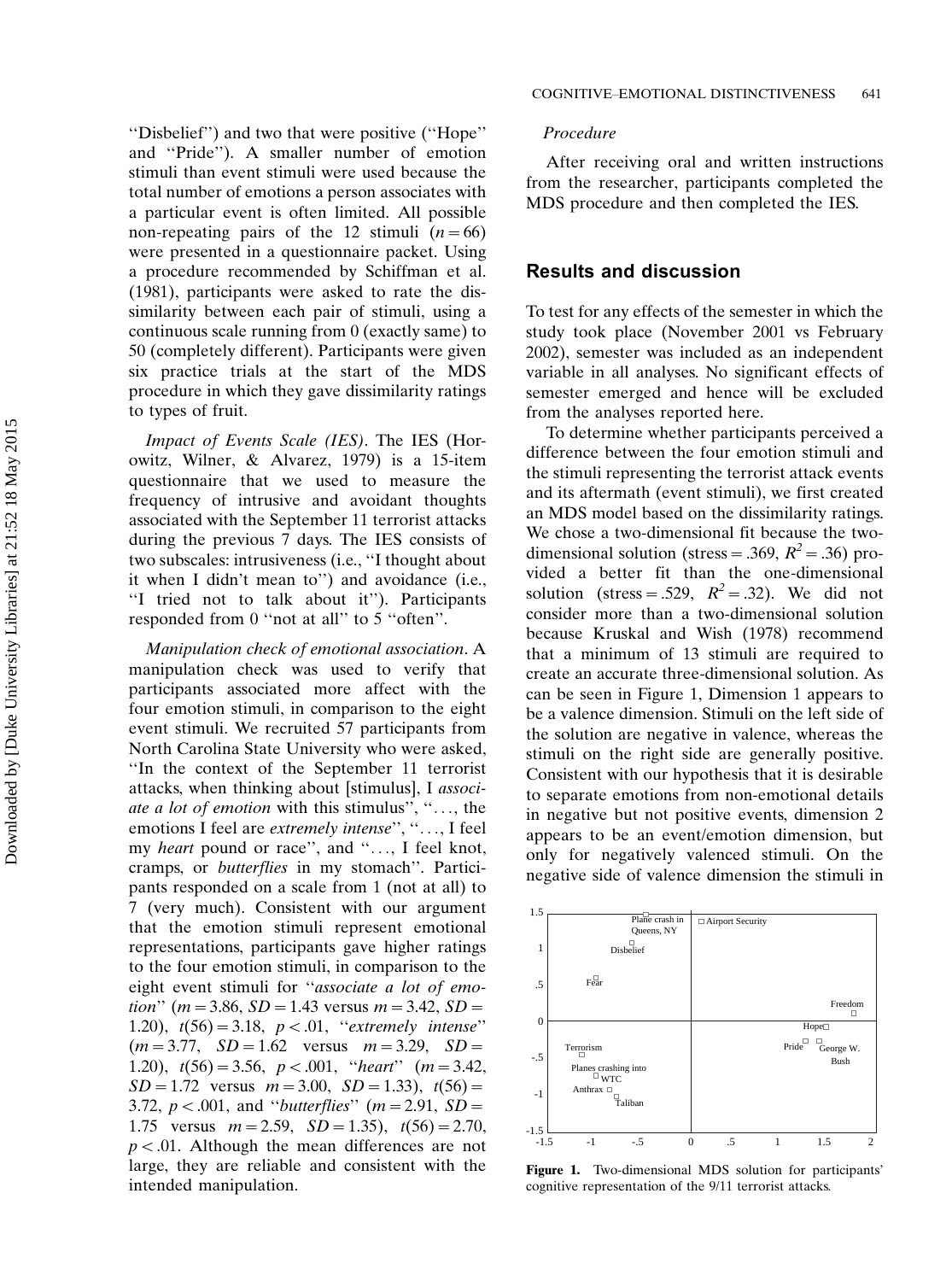the bottom half of the solution are all stimuli representative of the events, whereas the stimuli consisting of emotion labels are found in the top half of the solution (leaving aside ''plane crash in Queens,  $NY''$ )<sup>1</sup>. On the positive side of the valence dimension the stimuli are tightly clustered together, except for ''airport security''. It should be noted that although ''freedom'' is not an emotion, it is an abstract concept that is similar to the emotion ''hope'', which may have contributed to the clustering. Despite this limitation, Dimension 2 appears to represent the extent to which individuals separate the negative emotions from the event stimuli but have strong associations between the positive emotions and the event stimuli in their cognitive representation of the 9/11 terrorist attacks. The strong connections between the positive event stimuli and positive emotions likely mirror the strong sense of nationalism in the United States that emerged in the aftermath of the attacks.

We next examined individual differences in the importance of the event-emotion dimension. Individual differences in CED were measured using two different techniques: (1) Individual Difference Scaling (INDSCAL), and (2) mean dissimilarity ratings of stimuli that were used by Boals and Klein (2005a). The measurement of individual differences in CED using these two techniques will allow us to examine whether the use of mean dissimilarity ratings of stimuli has similar predictive validity to the more traditional measure using INDSCAL.

INDSCAL is a variation of MDS modelling that yields dimension weights for each participant. The higher a dimension weight for an individual participant, the greater emphasis that participant places on that dimension in the cognitive representation (Kruskal & Wish, 1978). However, as Schiffman et al. (1981) point out, the use of raw dimension weights is inappropriate for standard statistical procedures because the dimension weight is defined by a vector rather than a point. The length of the vector for each participant reflects goodness of fit, while the direction represents each dimension's importance. Hence, raw dimension weights from INDSCAL were normalised by a procedure recommended by Schiffman et al. that equates the lengths of all of the vectors, resulting in a measure in which all variance is due to differences in direction.

The second method we used to assess individual differences in CED was to examine the dissimilarity ratings for pairs of stimuli matched or mismatched on the dimension of event emotion. The pairs of stimuli rated in the MDS procedure were categorised as:  $(1)$  Event-event: both stimuli in the pair to be rated were event stimuli related to the 9/11 events (e.g., The Taliban – Anthrax), or  $(2)$  Event–emotion: one of the stimuli in the pair is an event stimulus and the other is an emotion label (e.g., The Taliban Fear). Event-emotion pairs were also separated into pairs with either a positive emotion (e.g., Terrorism  $-$  Pride) or a negative emotion (e.g., Terrorism  $-$  Fear). Dissimilarity ratings of eventemotion are presumed to be an indicator of CED levels such that lower ratings of dissimilarity reflect lower levels of CED. Conceptually, dissimilarity ratings of event-event pairs are presumed to not be indicative of CED because emotion is not involved. Ratings of emotion emotion pairs are not included in any analyses because dissimilarity ratings of two emotions tell us little about the integration of emotions with the event stimuli. A mean dissimilarity rating for each of the four types of stimulus pairs of interest (Event-Event, Event-emotion, Event-Positive Emotion, and Event–Negative Emotion) was calculated for each participant. There were a total of 28, 32, 16, and 16 ratings for each type of stimulus pair, respectively.

As stated earlier, we believe that for negative emotions there should be a separation between event and emotions, whereas for positive emotions there should be more integration of event and emotion. If Dimension 2 reflects a separation of negative emotions from event stimuli but an integration of positive emotions with event stimuli, then we would expect Dimension 2 weights to be positively correlated with event-negative emotion dissimilarity ratings but negatively correlated with event-positive emotion dissimilarity ratings. Consistent with this logic, Dimension 2 weights were positively correlated with dissimilarity ratings of event-negative emotion pairs,  $r(129) = .40$ ,  $p < .0001$  and negatively correlated

 $<sup>1</sup>$  Although "Plane crash in Queens, NY" received a very</sup> high score on the emotion dimension, this aberration may be an artefact of the fact that, at the time of stimulus selection, the plane crash was thought to be terrorist related and hence was selected as one of the stimuli. In the subsequent days terrorism was ruled out as a cause of the crash and this event quickly became unrelated to the September 11 terrorist attacks. Hence participants did not include this event with the other terrorist-related events.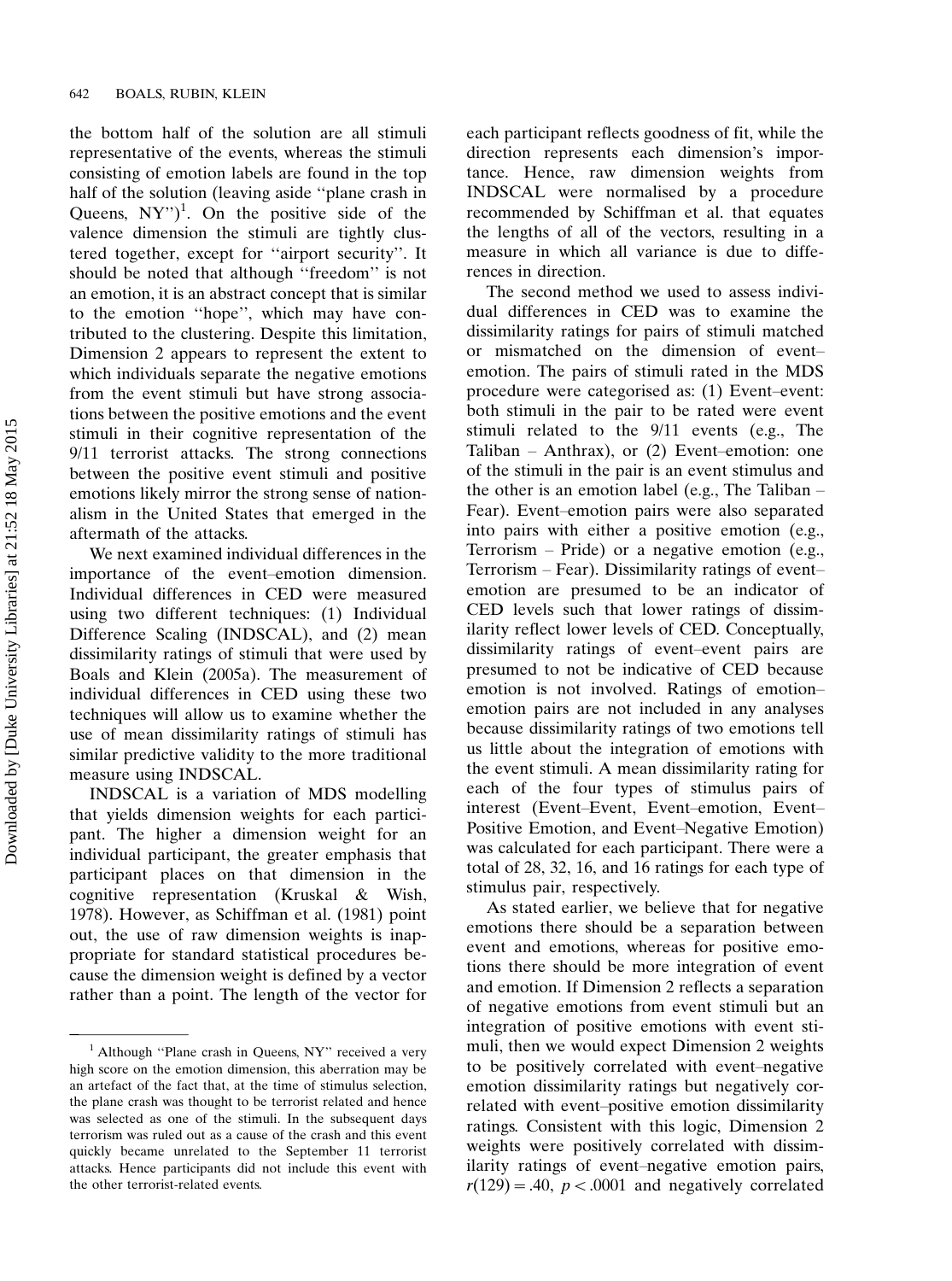with dissimilarity ratings of event-positive emotion pairs,  $r(129) = -.30, p < .001$ . This pair of correlations supports our interpretation that greater Dimension 2 weights reflect the combination of a greater separation between event and emotions for negative stimuli and a greater integration between event and emotion for positive stimuli.

To further demonstrate that the dimension weights and mean dissimilarity ratings are related, we conducted a similar comparison between dimension weights and dissimilarity ratings for Dimension 1 which was interpreted as a valence dimension. To create an individual differences measure of the importance of the valence dimension using the mean dissimilarity ratings method, all pairs that were mismatched on the dimension of valence (a positive stimulus paired with a negative stimulus, regardless of whether the stimuli were events or emotions) were used to calculate a mean positivenegative dissimilarity rating. The resulting mean positive-negative dissimilarity ratings were correlated with normalised Dimension 1 weights,  $r(129) = .40$ ,  $p < .0001$ . This finding suggests that the method of using mean dissimilarity ratings can be used as a substitute individual differences measure for the more conventional measure of dimension weights. When measuring CED, the dissimilarity ratings method has an advantage in that the links involving negative emotions and positive emotions can be examined separately.

To test whether Dimension 2 weights and the event-emotion pairs would predict IES scores, whereas the event-event pairs would be unrelated, correlational analyses were conducted. As can be seen in Table 1, ratings of event-emotion pairs were negatively correlated with total IES scores, whereas Dimension 2 weights fell just

TABLE 1 Correlations between measures of CED and distress from Study 1

| $-.15$   | $-.18*$  | $-.07$  |
|----------|----------|---------|
| $-.17*$  | $-.23**$ | $-.07$  |
| $-.18*$  | $-.28**$ | $-.02$  |
| $-.09$   | $-.08$   | $-.08$  |
| $-.31**$ | $-32**$  | $-22**$ |
|          |          |         |

 $*p < .05, **p < .01.$ 

short of significance,  $p < .10$ . Both measures of CED significantly predicted the intrusiveness subscale of the IES, but were uncorrelated with the avoidance subscale. When event-emotion pairs were examined as pairs involving either negative or positive emotions, pairs containing negative emotions were significantly correlated with total IES scores and the intrusiveness subscale, while pairs that involved positive emotions were unrelated to IES scores. Hence higher levels of CED involving negative emotions in the cognitive representation of the terrorist attacks were associated with less September 11-related distress.

Contrary to hypothesis, dissimilarity ratings of the event-event pairs did predict total IES scores and both the intrusiveness and avoidance subscales. Higher dissimilarity ratings of event-event pairs predicted greater levels of distress concerning the terrorist attacks. This result is contrary to the findings of Boals and Klein (2005a) in which dissimilarity ratings of event-event pairs were unrelated to measures of distress in a similar study concerning romantic relationship breakups. A possible explanation for this finding is that Boals and Klein measured the cognitive representation of a recently failed romantic relationship, which differs from the September 11 terrorist attacks along several dimensions. For example, romantic relationships are more personal and contain more episodic features, which could have caused the observed differences in the predictive validity of event-event pairs. We will revisit the role of event-event pairs in the subsequent studies.

In summary, use of mean dissimilarity scores from stimulus pairs mismatched on a dimension appear to be a valid substitution for the more traditional measure of dimension weights. Mean dissimilarity scores are advantageous because a relatively small number of participants are needed (traditional MDS modelling requires a minimum of 100 participants), positive and negative emotion links can be examined separately, and it opens the possibility that each participant can nominate their own event and associated stimuli, whereas in traditional MDS modelling all participants rate the same set of stimuli. We also found that lower levels of CED involving negative emotions in participants' memories of the September 11 attacks predicted greater frequency of intrusive thoughts about the attacks.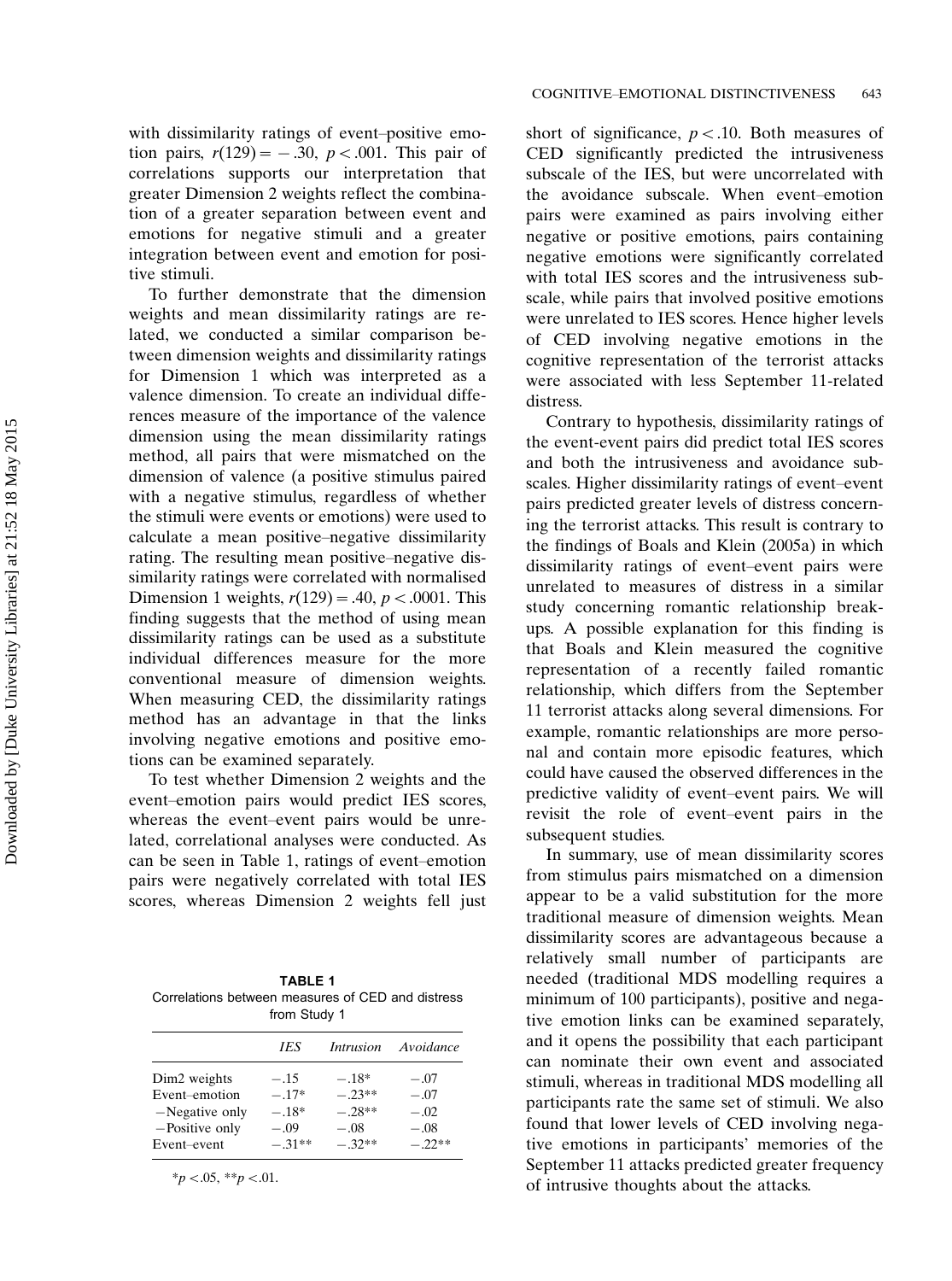## STUDY 2

## **Overview**

Although based on correlational data, a possible explanation as to why high levels of CED for negative emotions are associated with less distress is that CED is a coping strategy to protect against anxiety and maintain positive mental health. The idea that individuals consciously or unconsciously employ strategies to protect themselves against anxiety dates back to Freud (1894/1962) and, as Cramer (2000) recently pointed out, is still pervasive in modern research under such labels as dissonance reduction, selective attention, avoidant attachment styles, and positive illusions. When an individual thinks about or activates a negative event, it is useful for the links between nodes representative of the event and nodes representative of associated emotions to be relatively weak. In this manner the individual can think about the event without having the associated emotions automatically activated. Psychologically healthy individuals will want to separate the negative emotions from the cognitive representation of negative events to help maintain positive schemas and reduce negative affect. Under these conditions the individual has some control over whether he or she also recalls the associated negative emotions.

In contrast, when an individual recalls a past positive event the automatic recall of the associated emotions may promote psychological wellbeing. Because positive events are by definition associated with positive emotions, there is no reason or motivation for an individual to dissociate the positive emotions in the memory. If high levels of CED are adaptive for negative events, relative to positive events, then we would expect to find higher levels of CED in negative events in comparison to positive events. In addition, individual differences in CED levels for negative, but not positive, events should be related to individual differences in levels of distress associated with the event.

Negative events and positive events differ along a number of important features (Schaefer & Philippot, 2005; Talarico, LaBar, & Rubin, 2004), any one or a combination of which could confound any potentially observed valence differences in CED scores. For instance, Talarico et al. (2004) found that, in comparison to negative events, participant-nominated positive events tend to be more recent, recalled with more confidence in memory accuracy, and associated with less intense visceral reactions. In addition, there is a culturally defined life script for positive events (general belief that during a typical lifetime, people go to school, get married, have a career, etc.), but not for negative events (Rubin & Berntsen, 2003). Measures of such properties of each memory would need to be obtained to explore whether any potentially observed differences in CED between negative and positive events is a function of valence, or some other phenomenological feature.

Although the results of Study 1 revealed that CED level in a stressful memory is related to levels of distress, CED was only examined in memories of the September 11 terrorist attacks, which was not necessarily a major stressful event for all participants in the study. In addition, many aspects of participants' memory for the September 11 attacks may be semantic based. Allowing participants to self-nominate a very stressful event from their life would make it more likely that the memories being examined are both stressful and episodic. This manipulation would also allow us to explore whether the utility of CED generalises across a variety of stressful events.

In addition, one could question whether the dissimilarity ratings from Study 1 actually reflect the idiosyncratic associative links of each individual participant. An alternative explanation is that the dissimilarity ratings represent general similarity between semantic concepts (e.g., terrorism and fear), rather than one's own memory structure. Allowing each participant to nominate his/her own set of stimuli that he or she believes best represents his/her own unique memory structure and make dissimilarity ratings between these stimuli will likely result in a measure that reflects each individual participant's idiosyncratic organisation. Further, the event and emotion stimuli in Study 1 were selected by the experimenters, which left open the possibility that the participants did not similarly view the selected events as an "event" (e.g., "freedom"). Allowing participants to nominate their own set of events and emotions will ensure that each stimulus is categorised by the participant as event or emotion.

Higher levels of CED in memories of negative events may have adaptive value in that they help protect the individual from the repeated reexperiencing of the negative emotions associated with the event. However, CED may only be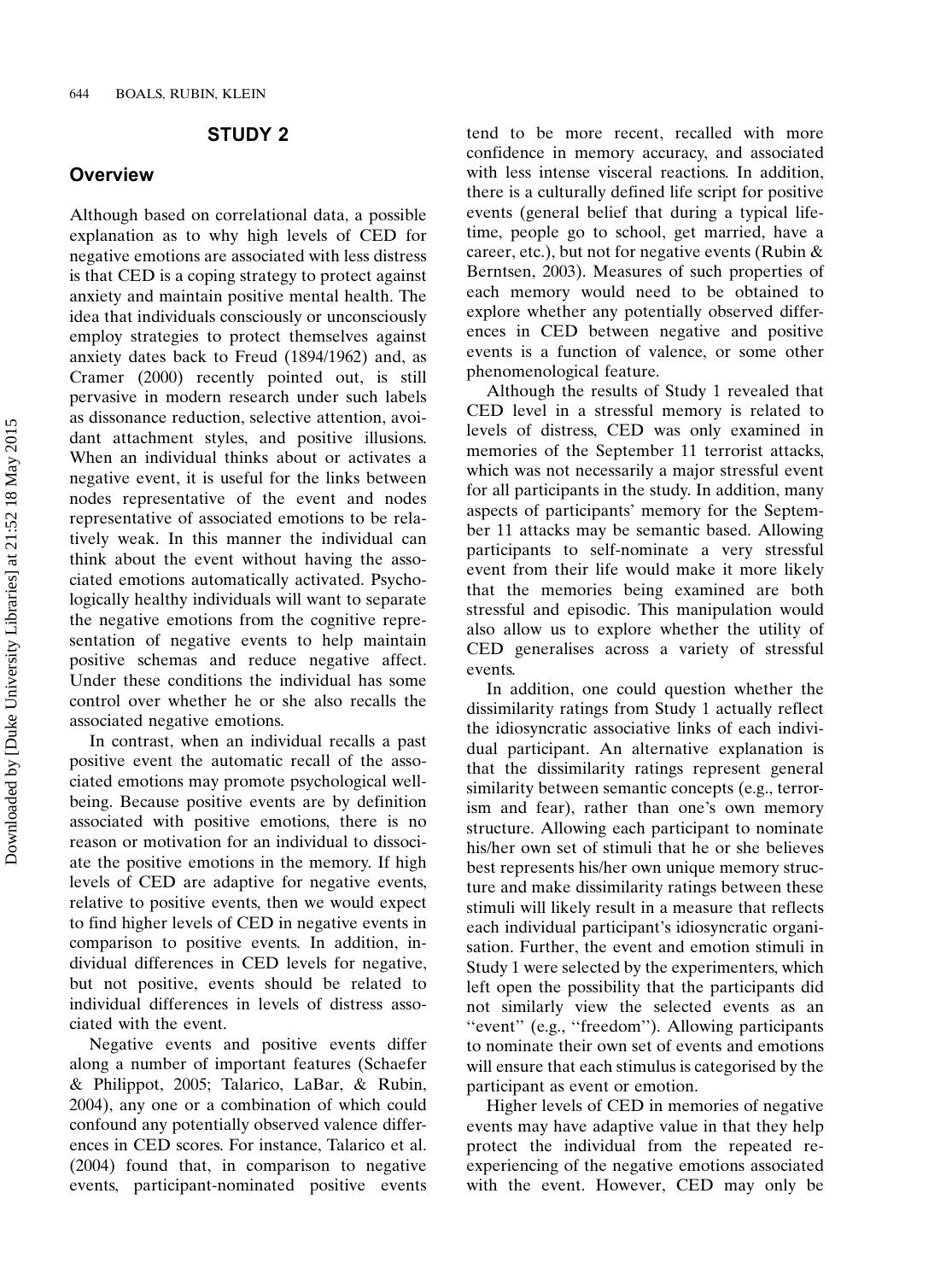important in negative memories that are high in emotional intensity. If the emotion nodes used in the CED measurement include a physiological reaction only if they are emotionally intense, then activation of emotion nodes in either negative events low in emotional intensity or positive events should have little to no effect on the level of distress associated with the event because there is no need for individuals to protect themselves against a re-experiencing of benign negative or positive emotions. However, activation of emotion nodes in negative events high in emotional intensity may result in a physiological stress reaction leading to greater levels of distress being associated with recall of the event. In this sense, emotion nodes in memories of low emotional intensity may be ''cold'' and merely represent semantics of the emotion; emotion nodes in memories of high emotional intensity may be ''hot'' and trigger an emotional reaction. Hence not only do we hypothesise that negative events will have higher CED levels in comparison to positive events, but we also hypothesise that emotional intensity will moderate the relationship between CED and levels of distress for negative events. In addition, we do not expect to find any relationship between CED levels and distress in memories of positive events.

## Method

#### Participants

A total of 158 volunteers (65 males) from Duke University participated for either partial course credit ( $n = 83$ ) or were recruited from campus flyers and paid \$12 ( $n = 75$ ). The average age was 20.9 years and ranged from 18 to 55 years old.

### **Materials**

Cognitive–emotional distinctiveness  $(CED)$ . To measure the extent to which an individual separates the emotions from the event in the cognitive representation of that event, a modified multidimensional scaling procedure was employed (Boals & Klein, 2005a). Participants nominated a ''very positive personal event'' and a ''very negative personal event'' from their life. After nominating each memory, participants were instructed to

... think about items (such as persons, places, thoughts, and events) that you believe are central to your memory for this event. Then, in the spaces provided below, please list eight of these items and four emotions that you believe are most central to your memory for this event.

The 12 stimuli the participants generated were then used in a multidimensional scaling procedure in which participants gave dissimilarity ratings between pairs of stimuli. After completing four practice ratings, all possible non-repeating pairs of the eight stimuli  $(n=66)$  were presented on a computer screen. Participants were then instructed:

Listed below are pairs of the pieces of the event that you listed for us. We are interested in how these pieces of the event fit together to form your memory for this event. Below we ask you to rate the difference between each pair. The more different you believe a pair of items is (in the context of this event), the higher the rating you should give it.

As in Study 1, participants were asked to rate the dissimilarity between each pair of stimuli, using a continuous scale running from 0 (exactly same) to 50 (completely different).

CED was measured by calculating a mean dissimilarity rating of event-emotion pairs for each participant. Higher dissimilarity ratings of event–emotion pairs reflect a greater separation between event nodes and associated emotion modes, hence higher CED levels; lower dissimilarity scores reflect greater integration between the event and the associated emotions, hence lower CED levels. Mean dissimilarity ratings of event-event and emotion-emotion pairs were calculated for comparison purposes. The modified MDS procedure resulted in 28 event-event pairs, 32 event-emotion pairs, and six emotion-emotion pairs to be rated for each memory. Since each participant rated a different set of stimuli, a full MDS model is not possible.

IES. As in Study 1, the IES was used to measure the number of intrusive and avoidant thoughts associated with each nominated memory.

Autobiographical Memory Questionnaire  $(AMQ)$ . We used an abbreviated version of the AMQ (Rubin, Schrauf, & Greenberg, 2003b) to measure phenomenological properties of each memory. The questionnaire asked participants two more cognitive questions. One concerned recollective properties: while remembering the event "I feel as though I am *reliving* the event."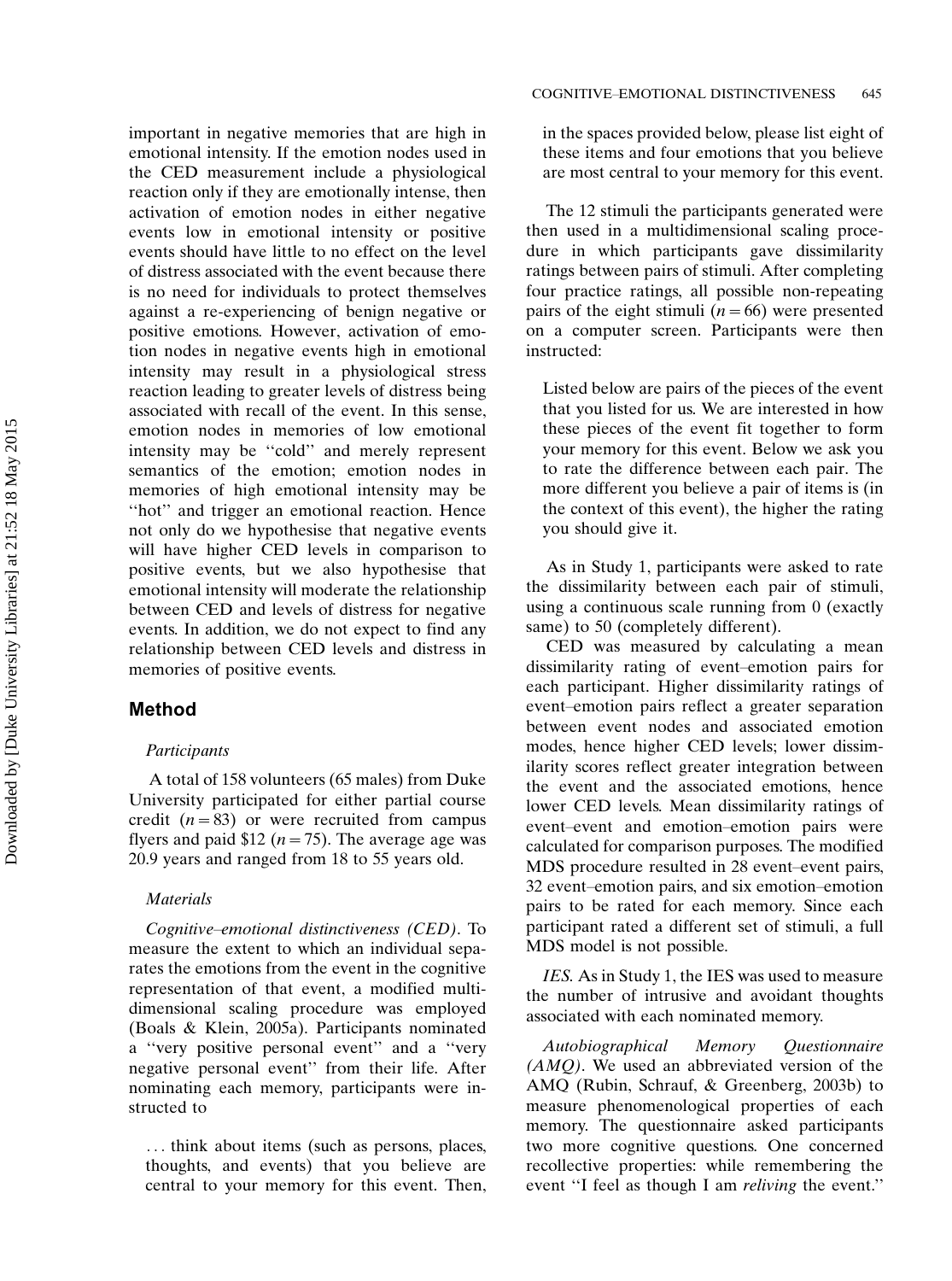The second concerned narrative: ''the event comes to me as a coherent story.'' There were two questions concerning cognitive emotions. One was about valence: ''the emotions are extremely *positive*" and "the emotions are extremely *negative*" which were combined into a single measure of emotional valence by reverse scoring the negative emotion question, adding the score for the positive emotion question, and divided by two. The other was about intensity: while remembering the event ''the emotions are extremely intense." Finally, there were four questions concerning visceral reactions associated with the event: While remembering the event ''I feel my heart pound", "I feel tense all over", "I feel sweaty'', and ''I feel knots, cramps, or butterflies in my stomach". All questions were answered using 7-point rating scales. In addition, the AMQ includes a question concerning the age of the event.

#### Procedure

After completing an informed consent form, participants nominated an event, completed the AMQ and IES, generated the eight stimuli associated with that event, and then completed the multidimensional scaling procedure. This procedure was repeated twice, once for each memory type (positive and negative). Order presentation of the negative or positive event was counterbalanced.

## Results and discussion

The participants in the study nominated a wide variety of events. Some of the more common positive events include academic/athletic achievements, vacations, and successes in dating; common negative events include academic/athletic failures, conflicts with friends/dating partners, parents divorcing, and family deaths. Event stimuli that participants nominated were typically persons (e.g., ''my boyfriend''), places (e.g., ''my dorm room''), and events (''scoring the winning shot''). Emotion stimuli were generally common emotion labels such as "angry", "sad", "happy", and ''joy''. The fact that participants nominated items from events that were unique to their own experiences (''my dorm room'') makes it likely that the dissimilarity ratings participants made involving these stimuli reflect episodic memory

TABLE 2 Differences in CED, pair types, IES, and phenomenological properties as a function of memory valence from Study 2

|                            | Negative     | Positive     | t (149)     |
|----------------------------|--------------|--------------|-------------|
| CED                        |              |              |             |
| Event-emotion              | 19.62(7.3)   | 17.32(7.2)   | $3.37***$   |
| Event-event                | 23.39(7.0)   | 24.78 (7.1)  | $-1.95$     |
| Emotion-emotion            | 16.41(11.8)  | 15.89 (11.4) | 0.50        |
| <b>IES</b>                 |              |              |             |
| Total                      | 21.36 (16.2) | 11.37(9.6)   | $7.52***$   |
| <b>Intrusiveness</b>       | 10.03(8.7)   | 9.22(7.7)    | 0.86        |
| Avoidance                  | 11.33(9.3)   | 2.16(3.3)    | 12.29***    |
| AMO                        |              |              |             |
| Reliving                   | 3.88(1.5)    | 4.47(1.6)    | $-3.93***$  |
| Coherent Story             | 4.52(1.9)    | 4.82(1.8)    | $-1.52$     |
| Positive Valence           | $-5.11(1.7)$ | 1.79(1.1)    | $-45.82***$ |
| <b>Emotional Intensity</b> | 4.87(1.5)    | 4.64(1.4)    | 1.49        |
| Visceral Emotions          | 10.52(5.9)   | 7.83(4.4)    | $5.47***$   |
| Age of Event<br>(months)   | 46.74 (54.6) | 24.73 (32.9) | 5.29***     |

 $*p < .05, **p < .01, **p < .001$ .

structures, as opposed to general semantic associations.

Due to a computer error, MDS ratings for the positive event were lost for two participants, the ratings for the negative events were lost for two other participants, and the ratings for both the positive and negative event were lost for one participant. Additionally, the data from three other participants were excluded because they failed to follow instructions.

As can be seen in Table 2, participants gave higher dissimilarity ratings to event-emotion pairs for negative events, in comparison to positive events. No significant valence differences in ratings of event-event and emotion-emotion pairs were obtained; however, valence differences for event-event pairs approached significance  $(p < .10)$ . Hence consistent with our prediction, negative events evidenced higher levels of CED in comparison to positive events, whereas dissimilarity ratings of event-event and emotion-emotion pairs did not significantly differ between negative and positive events.

We next examined valence differences in the phenomenological properties of the nominated events. Visceral reaction scores were computed by adding the scores from the four visceral reaction questions on the AMQ  $(\alpha = .87)$ . As can be seen in Table 2, IES scores were higher for negative events than positive events, but this difference appears to be driven by the avoidance subscale. As rated on the AMQ, participants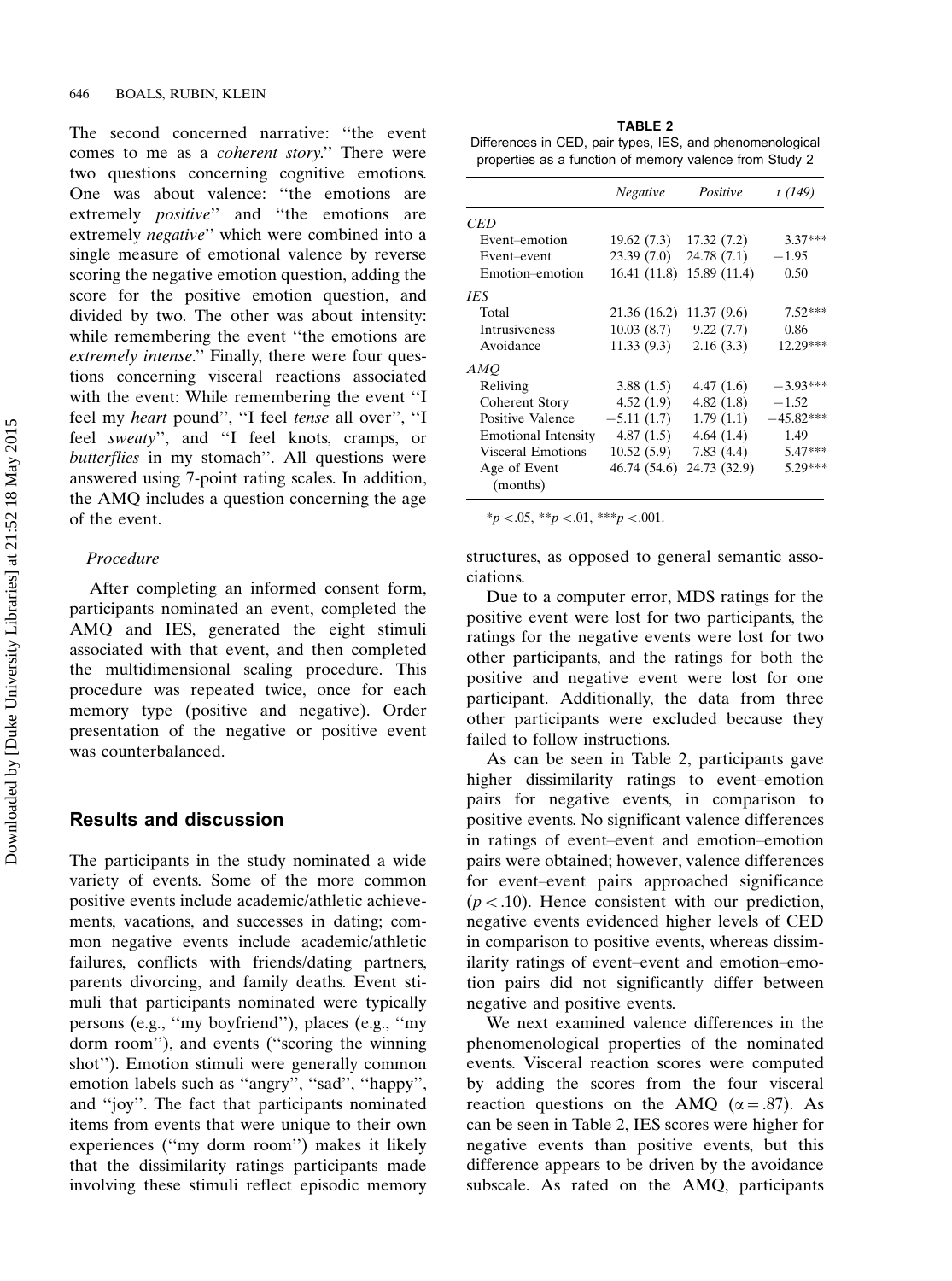rated negative events as having less of a sense of reliving, less positively valenced emotions, greater visceral emotional responses and, consistent with Talarico et al. (2004) and Berntsen and Rubin's (2004) finding for this age group, that occurred longer ago. Negative and positive events did not differ in ratings of emotional intensity nor that the event comes as a coherent story.

Because negative and positive events differed along a number of phenomenological properties, we next tested whether any of the reported differences between negative and positive events could account for the previously observed valence differences in CED. Difference scores for the IES, the intrusiveness subscale, the avoidance subscale, and all of the measured properties (reliving, coherent story, emotion valence, emotional intensity, visceral emotions, and age of the event) were calculated for each participant by subtracting the score for their negative event from the score for their positive event. A similar difference score between negative and positive events was calculated for CED. If valence differences in one or more of the memory properties are causing the observed valence differences in CED scores, we would expect a large correlation between the difference score of the property and the difference score in CED. This analysis resulted in nine separate correlations. Valence differences in emotional intensity of the event were correlated with valence differences in CED,  $r(149) = -.17, p < .05$ . None of the other eight correlations was significant.

Because valence differences in emotional intensity were correlated with valence differences in CED, we next tested for valence differences in CED when controlling for valence differences in emotional intensity. A regression analysis was conducted in which we predicted valence differences in CED by valence differences in emotional intensity. If the intercept of the resulting regression model, which represents the CED valence difference, is significantly greater than zero, then a significant valence difference in CED remains when controlling for valence differences in emotional intensity. The results revealed that the intercept was significant,  $t(145) = 3.34$ ,  $p < .01$ . Thus CED differences between negative and positive events remained significant when controlling for valence differences in emotional intensity.

We next examined the relationships between CED scores and levels of distress associated with the event (IES) and phenomenological properties of the event (AMQ). Separate correlations were computed for negative events and positive events, resulting in 18 correlations. We predicted a negative relationship between CED and IES for negative events; the rest of the correlations are exploratory in nature. As can be seen under the ''All'' columns in Table 3, for negative events, five of the nine correlations were significant. Higher CED scores for negative events were correlated with lower total IES scores, fewer intrusive thoughts, less reliving, more related positive emotions, and less emotional intensity. For posi-

| <b>TABLE 3</b>                                                                                   |  |
|--------------------------------------------------------------------------------------------------|--|
| Correlations between CED and variables of interest for positive and negative events from Study 2 |  |

|                            | Positive events |         | Negative events            |        |  |
|----------------------------|-----------------|---------|----------------------------|--------|--|
|                            |                 |         | <i>Emotional intensity</i> |        |  |
|                            | All             | All     | High                       | Low    |  |
| IES                        |                 |         |                            |        |  |
| Total                      | .08             | $-.19*$ | $-.33*$                    | $-.02$ |  |
| Intrusiveness              | .01             | $-.19*$ | $-.28*$                    | $-.05$ |  |
| Avoidance                  | $.20*$          | $-.14$  | $-.31*$                    | .01    |  |
| AMO                        |                 |         |                            |        |  |
| Reliving                   | $-.04$          | $-.18*$ | $-.10$                     | $-.12$ |  |
| Coherent Story             | $-.09$          | $-.03$  | $-.02$                     | $-.02$ |  |
| Positive Valence           | $-.17*$         | $.26**$ | $.31*$                     | .19    |  |
| <b>Visceral Emotions</b>   | $.19*$          | $-.12$  | $-.16*$                    | .05    |  |
| <b>Emotional Intensity</b> | $-.03$          | $-.20*$ | $\overline{\phantom{0}}$   |        |  |
| Age of Event (months)      | $.19*$          | .02     | $.10\,$                    | $-.06$ |  |

 $*p < .05, **p < .01, **p < .001.$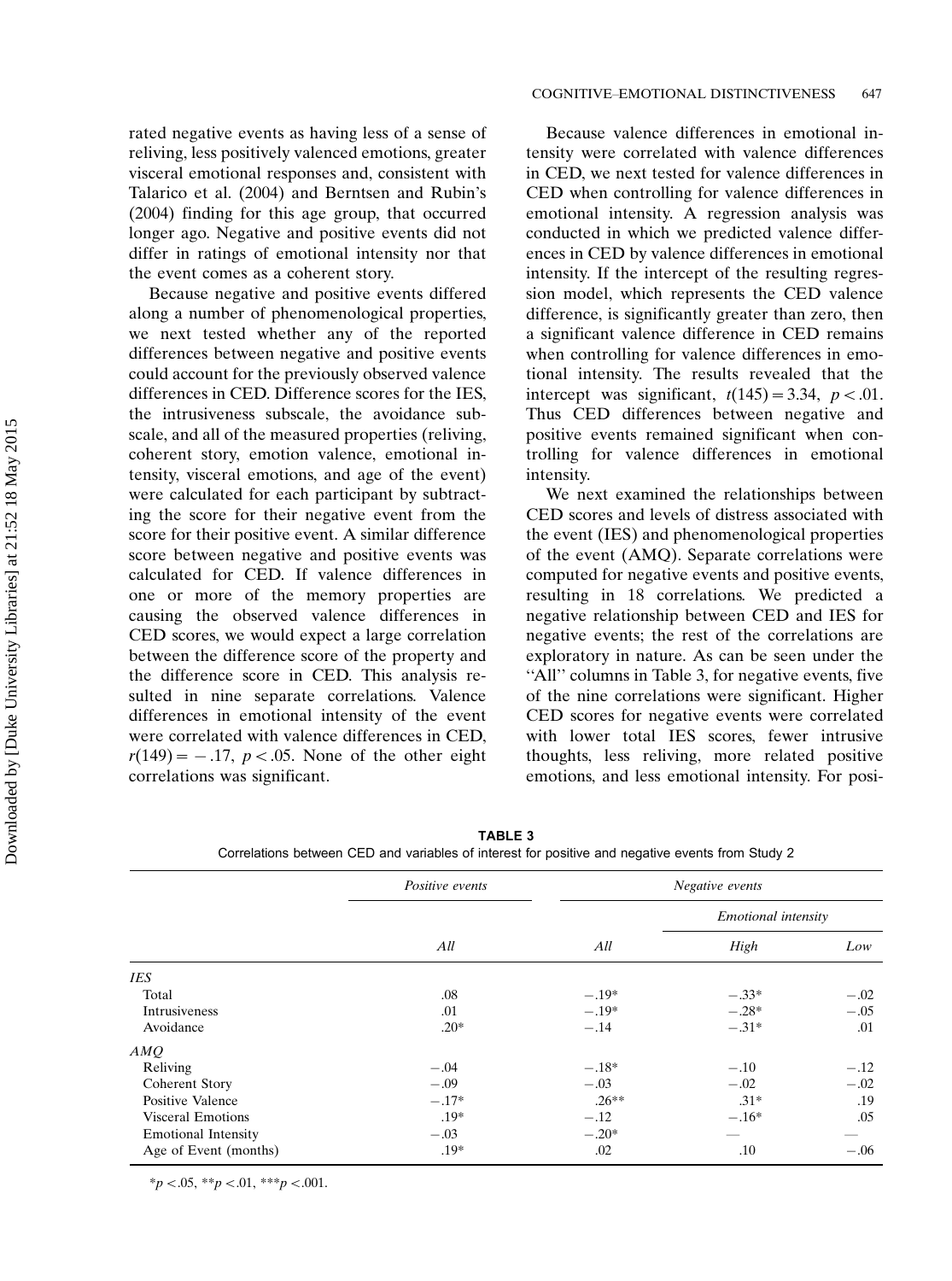tive events, four of the nine correlations involving CED were significant. Higher CED scores for positive events were associated with higher scores on the avoidance subscale of the IES, fewer related positive emotions, greater visceral reactions, and age of the event. Only 2 of the 36 correlations involving event-event or emotionemotion pair ratings across both negative and positive events were significant, the same number of correlations that would be expected to occur by chance: For positive events: Event-Event and Age of the Event,  $r(149) = .21$ ,  $p < .01$ ; for negative events: Emotion-Emotion and Coherent Story,  $r(149) = .19$ ,  $p < .05$ .

Although the above correlational analyses found that higher CED scores for negative events were associated with less distress, less reliving, and greater positive emotional valence, the correlation sizes were modest. This lack of association strength may be because low levels of CED in negative events only result in high levels of distress when the negative events are of high emotional intensity. We tested whether emotional intensity of negative events moderated the relationship between CED and IES scores and phenomenological memory properties. Using ratings of emotional intensity from the AMQ, we conducted a median split on emotional intensity scores (median = 5.5). This split resulted in  $n = 93$ negative events low in emotional intensity  $(m =$ 3.70) and  $n = 57$  negative events high in emotional intensity ( $m = 6.29$ ). As can be seen in Table 3, for negative events low in emotional intensity there were no significant correlations between CED scores and any of the eight measures. However, for negative events high in emotional intensity, lower CED scores were correlated with greater levels of distress associated with the event, including both subscales of the IES, less positive emotions associated with the event, and greater ratings of visceral emotion. Hence for negative events, the relationship between CED and distress appears to be limited to events high in emotional intensity. For positive events, correlations between CED and IES scores and phenomenological memory properties were unaffected by ratings of the event's emotional intensity. The lack of such relationships may be because for negative events low in emotional intensity, the emotion nodes represent a cold semantic representation of the emotion, which does not result in any physiological reaction. For example, a person may closely associate ''sad'' with a past romantic break-up, but this memory may or may not evoke a physiological stress response, depending on the emotional intensity of the memory.

In summary, the results from Study 2 revealed that negative events have higher naturally occurring levels of CED, in comparison to positive events. Additionally, a low level of CED in an emotionally intense negative event is associated with a greater pattern of event-related distress. Hence CED may be a coping mechanism to help an individual manage a stressful experience.

## STUDY 3

#### **Overview**

Although in Study 2 we found higher CED levels in negative events in comparison to positive events, the methodology contained a notable limitation. The nominated negative events and nominated positive events in the study differed. The current study is designed to examine CED levels in voters' cognitive representation of the 2004 Presidential election. The 2004 Presidential election is a rare emotionally charged event in which the event is positive for some people and negative for others. Hence we can explore valence differences in CED while holding the objective properties and time of the event constant. The use of a single event to measure differences in memory constructs as a function of event valence is rare, but has been used by past memory researchers (see Baker-Ward, Eaton, & Banks, 2005).

Measuring CED levels in individuals' memories of the election will allow us to achieve three main objectives. First, we can explore potential valence differences in phenomenological properties of a memory while holding the memory event constant. Second, we can test for valence differences in CED while holding the event itself along with potentially confounding phenomenological properties of the event (such as emotional intensity) constant. Third, by examining individual differences in participants' emotional intensity ratings of the election, we can replicate the finding from Study 2 that the relationship between CED and measures of intrusive and avoidant thoughts about the event is strongest in negative events high in emotional intensity, while keeping the event itself constant.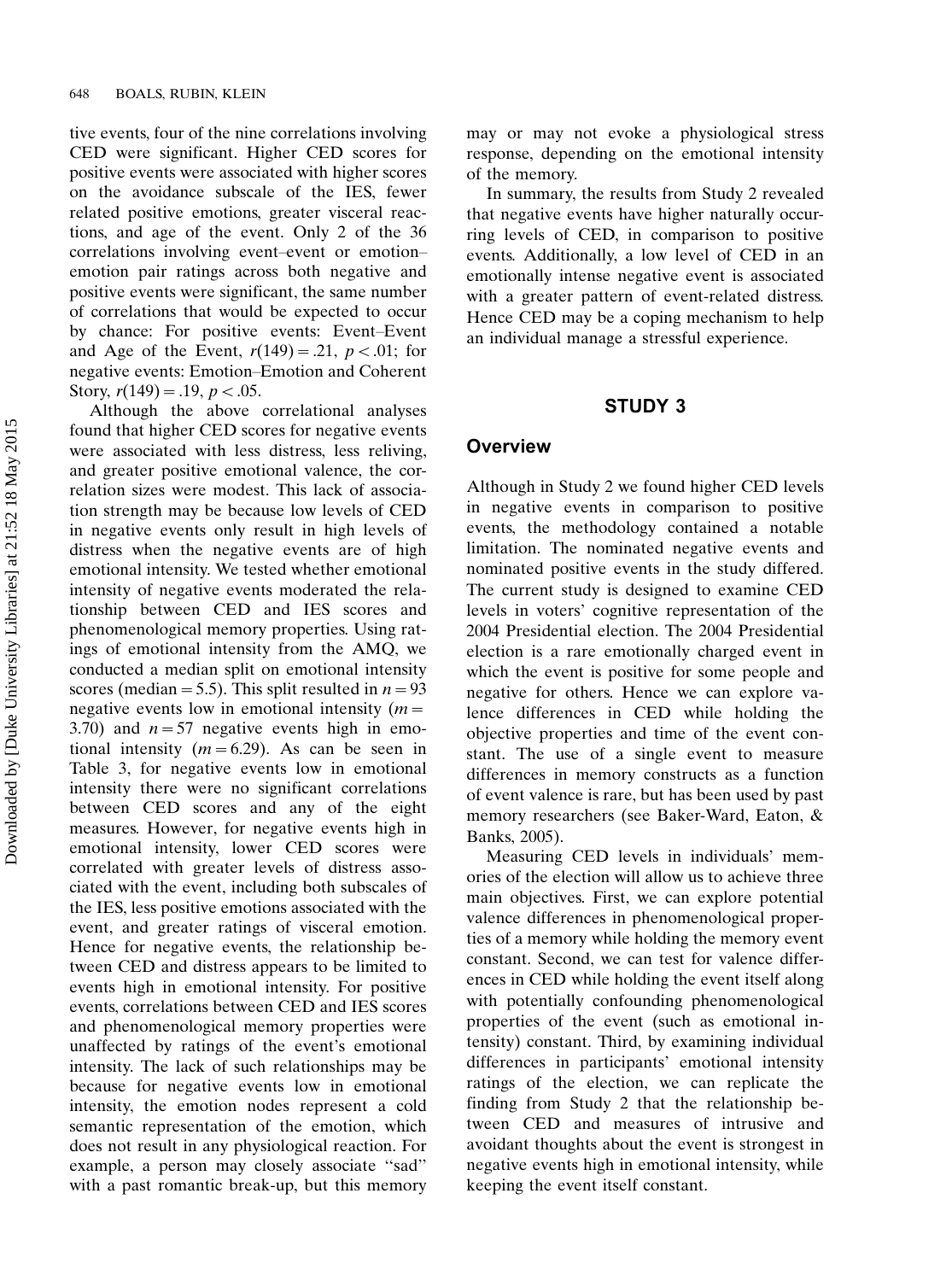#### Participants

A total of 111 participants from North Carolina State University  $(52 \text{ males}; \text{mean age})$ 20.0) participated for partial course credit.

#### **Materials**

Voting behaviour. Participants were asked ''Did you vote in the 2004 Presidential election?'' and ''Which candidate did you vote for?''.

CED. A set of stimuli that represent the persons, events, and emotions of the election was informally nominated by a group of undergraduate and graduate students working in our research lab. We selected 12 of these stimuli that we judged to be most central to the cognitive representation of the election. We purposely selected two stimuli that were positive for Kerry (''Early exits polls showing Kerry lead'' and ''Bush losing key swing state of PA''); two stimuli that were positive for Bush (''Bush winning key swing states of FL and OH'' and ''Kerry conceding the election''); two potentially neutral stimuli (''American people'' and ''News coverage''); and the two candidates themselves (''George W. Bush'' and ''John Kerry''). Lastly we selected four emotions; two positive (''happy'' and ''proud'') and two negative (''angry'' and disappointed'').

All possible non-repeating pairs of the 12 stimuli ( $n = 66$ ) were presented in a questionnaire packet. After reading a list of the 12 stimuli, the instructions read:

We are interested in how these items fit together to form your memory for this event. Below we ask you to rate the difference between each pair of items. The more different you believe a pair of items is in the context of 2004 Presidential election results, the higher the rating you should give it.

As in the first two studies, participants were asked to rate the dissimilarity between each pair of stimuli, using a continuous scale running from 0 (exactly same) to 50 (completely different).

In the present study we included both negative and positive event stimuli and negative and positive emotions. Of course, whether an event stimulus was negative or positive depended on which candidate the participant endorsed. Hence

for Kerry voters, the event-emotion pairs consisted of event stimuli that were appropriately negative or neutral for Kerry voters (''George W. Bush'', ''Kerry conceding the election'', ''Bush winning key swing states of FL and OH'', ''American people'', and ''News coverage'') and the negative emotions (''angry'' and ''disappointed''). For Bush voters, the event-emotion pairs consisted of the same five event stimuli (which are presumably positively valenced for Bush voters) and the positive emotions (''happy'' and ''proud'').

Centrality of Event Scale (CES). The CES (Berntsen & Rubin, 2006) is a seven-item scale that measures how central an event is to a person's identity and life story (e.g., ''I feel that this event has become part of my identity''). The CES was used to measure how important the election was to each participant. The CES has a range of 7–35. The reported Cronbach alpha is  $\alpha = .88$ .

IES and AMQ. The IES (described in Study 1) and AMQ (described in Study 2) were used to measure intrusive/avoidant thoughts and phenomenological properties of participants' memories of the election.

#### Procedure

All participants first completed the MDS ratings, then the IES, then the AMQ, then the two voting questions, and lastly the CES. This study took place in January 2005, approximately 1.5 months after the election.

## Results and discussion

Of the 111 participants, 99 indicated that they had voted in the election. This high percentage is likely a result of the fact that students who voted in the election were more likely to sign up for a study concerning the election than students who did not care enough about the election to vote. Of the 99 who voted, 50 indicated that they voted for Bush, 47 voted for Kerry, and 2 participants voted for a third party candidate. Data from the latter two participants were excluded from all analyses.

The reliability score for the 10 event-emotion pair ratings for Kerry voters was  $\alpha = .79$ , for Bush voters it was  $\alpha = .51$ , and for all participants it was  $\alpha$  = .71 for the 28 event-event ratings. In order to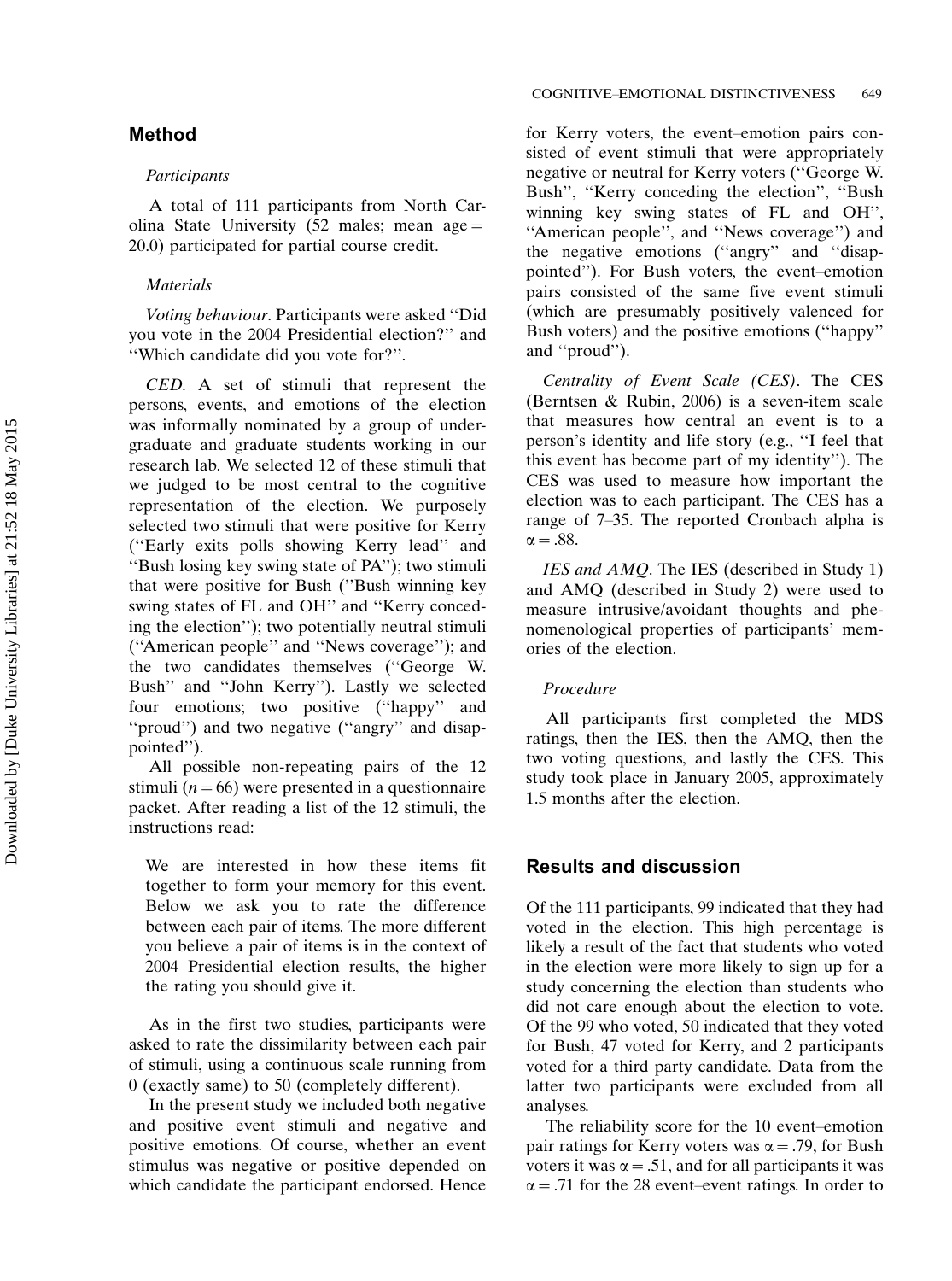make the reliabilities on the crucial event-emotion pairs more similar to allow for a fairer comparison, we removed the event-emotion pair ratings for Bush voters that correlated the least with the overall factor until the removal of further pairs produced minimal gains in reliability. The removal of three pairs ("news coverage" -"proud", "news coverage" - "happy", and "Bush winning key swing states of FL and OH'' "proud") resulted in a reliability rating of  $\alpha$  = .64. Hence a total of 10 event-emotion pair ratings were used for the Kerry voter CED scores, seven event-emotion pair ratings for the Bush voter CED scores, and 28 event-event pair ratings for the event-event scores.

We first tested whether positive and negative events differ along a number of phenomenological features, while holding the event constant (the election varied in valence across participants). As can be seen in Table 4, in comparison to Bush voters, Kerry voters reported a greater frequency of intrusive and avoidant thoughts about the election and stronger visceral reactions, rated the election as more emotionally intense and more emotionally negative, and reported that the election was more central to their identity. Bush and Kerry voters did not differ in ratings of reliving. Hence, in comparison to Bush voters who generally viewed the election results as positive, Kerry voters reported a pattern of greater negative distress associated the event.

We next tested whether Bush and Kerry voters differed in their levels of CED in their memory of the election. CED was measured by computing a mean dissimilarity rating of event-emotion pairs for each participant. Because our previous analy-

|--|

Differences between Bush and Kerry voters on phenomenological properties of their memory of the election from Study 3

|                            | Bush | Kerry | t(95)     |
|----------------------------|------|-------|-----------|
| <b>IES</b>                 |      |       |           |
| Total                      | 9.0  | 19.0  | $-5.08**$ |
| <b>Intrusiveness</b>       | 5.1  | 8.0   | $-2.75**$ |
| Avoidance                  | 3.8  | 11.0  | $-5.35**$ |
| AMO                        |      |       |           |
| Reliving                   | 2.2  | 2.5   | $-1.07$   |
| Positive Emotions          | 6.1  | 1.9   | $22.51**$ |
| <b>Emotional Intensity</b> | 3.1  | 4.3   | $-3.51**$ |
| Visceral                   | 5.6  | 8.6   | $-3.88**$ |
| CES                        | 16.1 | 19.8  | $-3.02**$ |
|                            |      |       |           |

 $*_{p}$  < 0.05,  $*_{p}$  < 0.01,  $*_{p}$ , < 0.001.

sis revealed differences between Bush and Kerry voters along numerous memory properties, an ANCOVA was conducted controlling for these phenomenological differences (IES, emotional intensity, visceral ratings, and CES scores). Kerry voters evidenced significantly higher levels of CED (*adjusted mean* = 19.3,  $SD = 10.1$ ) than did Bush voters (adjusted mean = 13.9,  $SD = 8.1$ ),  $F(1,$  $91) = 6.82, p < 0.05, MSE = 76.7.$  The finding that Kerry voters evidenced higher levels of CED than did Bush voters replicates our earlier findings of higher CED scores for negative events, in comparison to positive events. This effect was significant when the event and several potentially confounding memory properties were held constant.

A similar ANCOVA controlling for the phenomenological differences was conducted on event-event pair ratings. The results revealed that Kerry voters rated event-event pairs as significantly less dissimilar  $(m = 25.2, SD = 4.4)$ than did Bush voters  $(m = 27.7, SD = 3.7), F(1,$  $(91) = 6.60, p < 0.05, MSE = 16.06.$  In Study 2 we found a trend in which event-event pairs were rated as more dissimilar in personal positive events in comparison to personal negative events. The finding that Kerry voters rated event-event items as less dissimilar replicates this effect when holding the event and several suspect memory properties constant. One explanation for this finding is that we have detailed scripts and understanding of positive events, but not of negative events. The lack of a complex script and/or understanding of negative events is reflected in participants rating items related to negative events as highly similar. Consistent with this argument, participants use a larger percentage of cognitive mechanism words, which are typically employed when there is relatively little understanding or narrative construction of an event, when they write expressively about a negative personal event, in comparison to writing about a positive personal event (Klein & Boals, 2008) or when they write about a stressful topic, in comparison to a less-stressful topic (Boals & Klein, 2005b). Thus negative events can be characterised as having less of a clear script and are more difficult to integrate and understand, in comparison to positive events.

Next we examined whether individual differences in CED was associated with IES scores, event memory properties from the AMQ, and CES scores. As can be seen under the ''All'' column in Table 5, higher CED levels if the event was negative (Kerry voters' CED) was signifi-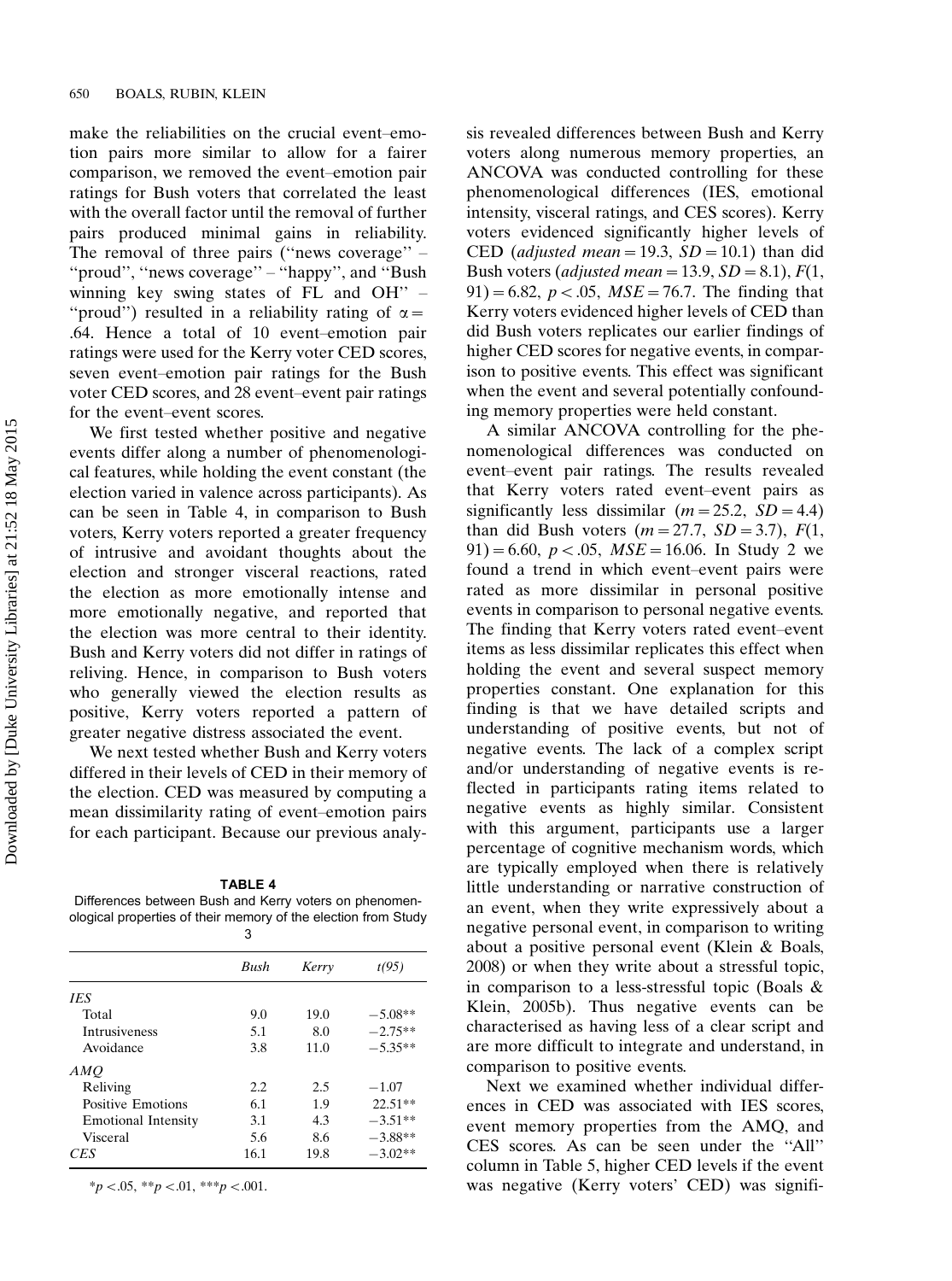|                            | <b>Bush</b> voters |          | Kerry voters |                            |  |
|----------------------------|--------------------|----------|--------------|----------------------------|--|
|                            |                    |          |              | <b>Emotional Intensity</b> |  |
|                            | All                | All      | High         | Low                        |  |
| IES                        |                    |          |              |                            |  |
| Total                      | .13                | $-.35*$  | $-.46*$      | $-.05$                     |  |
| Intrusiveness              | $-.07$             | $-.27$   | $-.36$       | .01                        |  |
| Avoidance                  | $.29*$             | $-.31*$  | $-.41*$      | $-.06$                     |  |
| AMO                        |                    |          |              |                            |  |
| Reliving                   | $-.30*$            | $-.39**$ | $-.41*$      | $-.26$                     |  |
| Positive Valence           | $-.27$             | $.30*$   | .23          | .34                        |  |
| <b>Visceral Emotions</b>   | .05                | $-.15$   | $-.16$       | $-.06$                     |  |
| <b>Emotional Intensity</b> | $-.09$             | $-.27$   |              |                            |  |
| <b>CES</b>                 | $-.33*$            | $-.31*$  | $-.31$       | $-.24$                     |  |

TABLE 5 Correlations between CED and variables of interest for Bush and Kerry voters from Study 3

 $*_{p}$  < 0.05,  $*_{p}$  < 0.01,  $*_{p}$ , < 0.001.

cantly correlated with smaller total IES scores, less avoidance, less reliving, more positive emotional valence, and lower CES scores. There was also a trend ( $p < .10$ ) such that higher CED levels were associated with fewer intrusive thoughts and less emotional intensity. Higher CED levels if the event was positive (Bush voters' CED) was related to more avoidance, less reliving, and lower CES scores. Hence we replicated findings from Studies 1 and 2 that for negative events, higher levels of CED are related to a pattern of less distress associated with the event. For Bush voters, higher CED levels seemed to only be related to a pattern of disinterest in the election (greater avoidance, less reliving, and less importance to their personal identity). In comparison, ratings of stimulus pairs that did not include an emotion (event-event pairs) were not significantly correlated with any of the memory properties.

Lastly we attempted to replicate the finding that the relationship between CED for a negative event and IES scores are stronger for negative events high in emotional intensity, in comparison to negative events low in emotional intensity. Examining only participants who had voted for Kerry, a median split was conducted on emotional intensity ratings of the election (median  $=$  4.5). This split resulted in  $n = 20$  participants who rated the election as low in emotional intensity  $(m =$ 2.37) and  $n=23$  participants who rated the election as high in emotional intensity  $(m =$ 5.48). As can be seen in Table 5, for Kerry voters who rated the election as high in emotional

intensity, CED was significantly negatively correlated with total IES scores, the avoidance subscale, reliving, and the intrusive subscale approached significance ( $p < .10$ ). For Kerry voters who rated the election as low in emotional intensity, CED was not significantly correlated with any of the measured properties. Thus we successfully replicated the finding from Study 2 that CED is more strongly related to a pattern of distress in emotionally intense negative events. For Bush voters, correlations between CED and the IES and AMQ measures were equivalent for those who rated the election as high in emotional intensity. Thus it appears emotional intensity does not play a moderator role between CED and the included measures for positive events.

In summary, the results from Study 3 revealed that when controlling for potentially confounding phenomenological memory characteristics, Kerry voters evidenced higher levels of CED in the memory of the 2004 Presidential election, in comparison to Bush voters. Low levels of CED for Kerry voters were associated with greater levels of distress concerning the election. This pattern of distress was much stronger for participants who rated the election as high in emotionally intensity. Hence we successfully replicated the findings of (1) higher CED levels in negative events, in comparison to positive events, and (2) low levels of CED in emotionally intense negative events being associated with a greater pattern of event-related distress.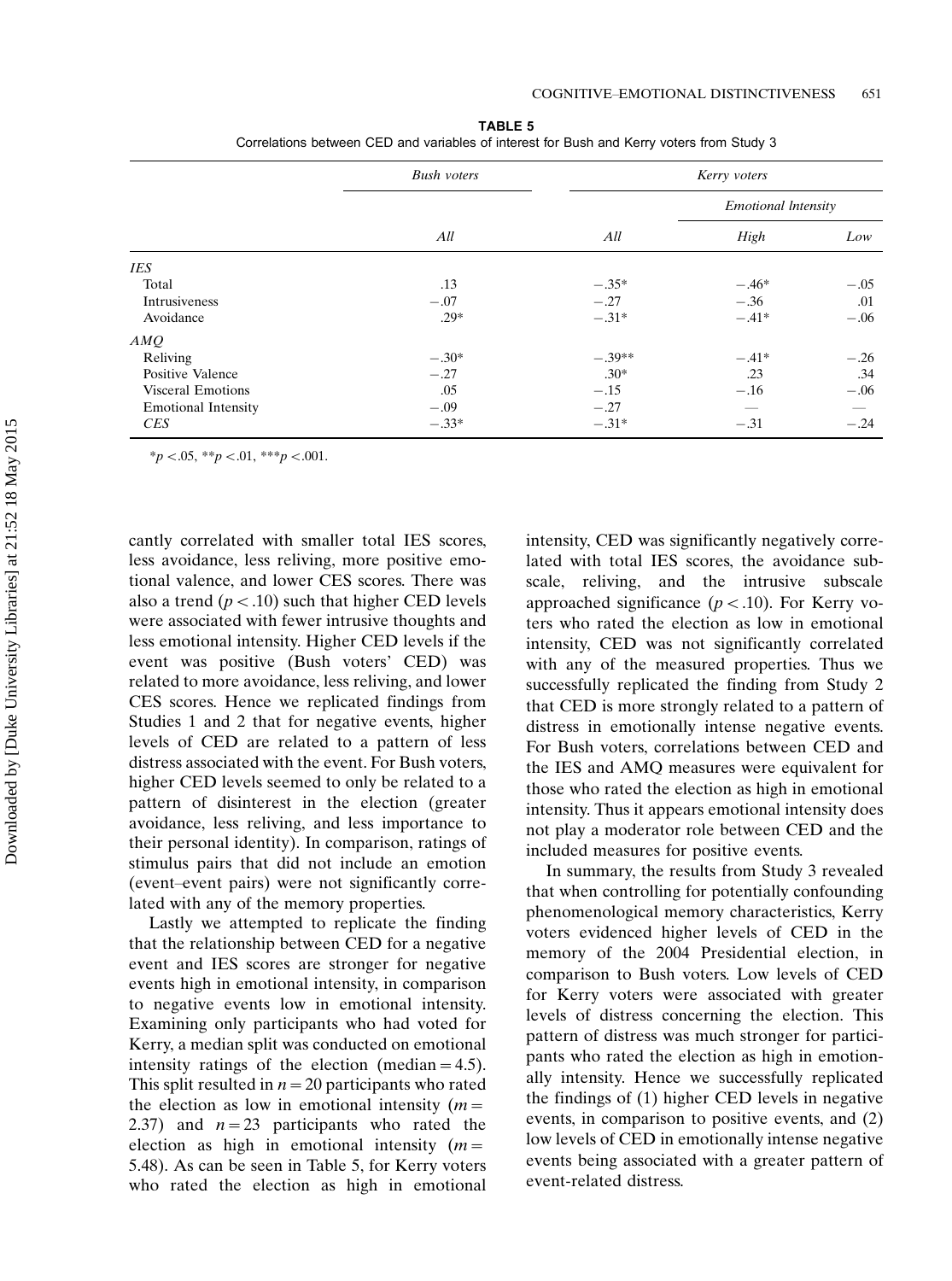## STUDY 4

## **Overview**

A possible causal explanation for the results from Studies 2 and 3 is that higher levels of CED in negative events may serve as a buffer against anxiety and distress. If this causal explanation were true, we would expect that individuals who evidence higher levels of CED in negative events will tend to have better overall mental health, highlighting the adaptive value of CED. Past research has demonstrated that the occurrence of stressful life events can lead to mental health problems (Andrews & Wilding, 2004; Monroe & Harkness, 2005) and this effect can be exacerbated by poor subsequent coping strategies (Hankin, Fraley, & Abela, 2005). The purpose of Study 4 is to replicate the finding that individual differences in CED levels of negative events are related to levels of distress associated with the event and to test the hypothesis that higher levels of CED in a negative event are related to better overall mental health.

#### **Participants**

A total of 60 participants (24 males, mean age-18.8) from Duke University volunteered to participate in the current study. Participants were originally recruited for a study on trauma and memory. All participants had scored either high or low on a measure of trauma symptoms (PCL; Blanchard, Jones-Alexander, Buckley, & Forneris, 1996) during a group testing session that took place approximately 2 months prior to the current study. A total of 42 participants participated for partial course credit. The remaining 18 participants had already completed their course research requirements at the time of the study, hence they were paid \$10 for participation.

#### **Materials**

CED. Participants nominated ''a very negative event'' from their life. This event did not have to be the same event they nominated during group testing. They then nominated eight event items (persons, places, thoughts, or events) and four emotions that they believed were most central to their memory of the event. The 12 stimuli the participants generated were then used in the same modified MDS procedure as in the previous studies in which participants gave dissimilarity ratings for each pair.

 $SCL-90-R$ . The SCL-90-R (Derogatis, 1977) is a widely used 90-item self-report measure of mental health. Participants are instructed to indicate how much they were bothered by symptoms such as ''crying easily'' on a scale from 0 (''not at all'') to 4 (''extremely''). The questionnaire contains nine subscales: somatisation, obsessive-compulsive, interpersonal sensitivity, depression, anxiety, hostility, phobic anxiety, paranoid ideation, and psychoticism. Scores for each subscale are calculated by computing a mean response across subscale items. In addition, there is a global severity index that is the average response across all 90 items.

IES, AMQ, and CES. The IES, AMQ, and CES were administered the same as in Study 3, except that participants referred to their nominated negative event when completing the questionnaires.

#### Procedure

All participants completed the materials in the following order: CED, IES, AMQ, CES, and the  $SCI - 90-R$ 

## Results and discussion

Since the participants were originally selected because they had scored either high or low on a measure of trauma symptoms, we first examined the distribution of IES scores to determine if the scores were bimodal and therefore not appropriate for correlational analyses. A histogram of the IES scores revealed that the scores were not bimodal, but rather were uniform across the range of scores with skewness and kurtosis scores close to zero (0.32 and  $-0.72$ , respectively).

CED was once again calculated by computing a mean dissimilarity rating of event-emotion pairs for each participant. The correlations between CED and event-event pair ratings and the measures of memory features (IES, items from AMQ, and CES) and mental health (global severity rating from SCL-90-R and its subscales) are shown in Table 6. As can be seen in Table 6, CED was not significantly correlated with ratings of event valence from the AMQ or CES scores. The lack of a correlation with valence is likely due to limited variability in the valence ratings. Since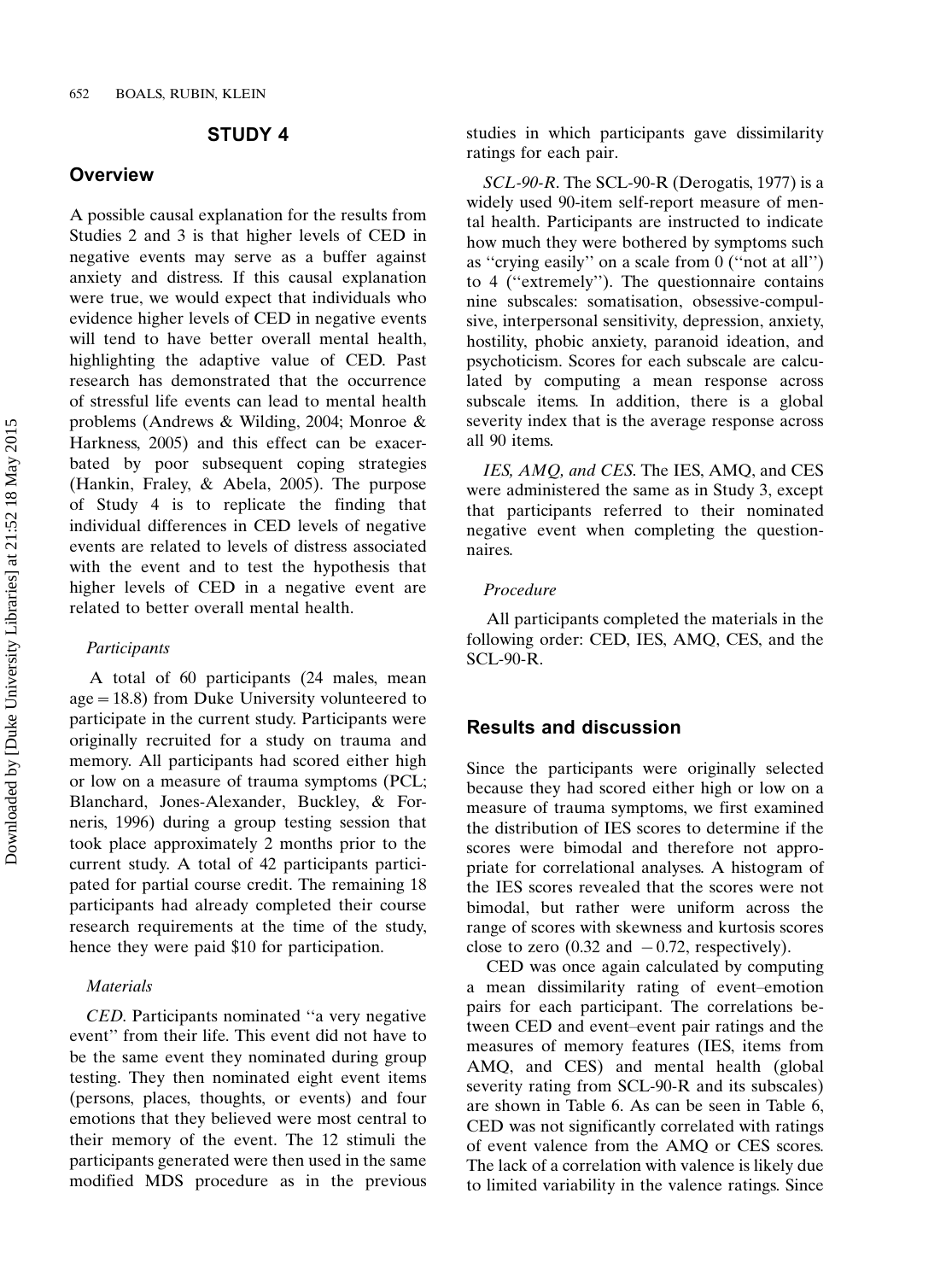| TABLE 6                                              |
|------------------------------------------------------|
| Correlations between CED and phenomenological memory |
| properties and mental health from Study 4            |

|                            | <b>CED</b> | Event-Event |
|----------------------------|------------|-------------|
| <b>IES</b>                 |            |             |
| Total                      | $-.36**$   | .11         |
| <b>Intrusiveness</b>       | $-.38**$   | .11         |
| Avoidance                  | $-.26*$    | .08         |
| AMQ                        |            |             |
| Reliving                   | $-.37**$   | $-.18$      |
| Positive Valence           | $-.10$     | $-.16$      |
| <b>Emotional Intensity</b> | $-.29*$    | .21         |
| <b>Visceral Emotions</b>   | $-.27*$    | .14         |
| <b>CES</b>                 | $-.18$     | .08         |
| SCL-90-R                   |            |             |
| Global Severity            | $-.29*$    | .17         |
| $Obssess - Compul$         | $-.26*$    | .16         |
| Somatisation               | $-.13$     | $.24*$      |
| Intersensitivity           | $-.22$     | .13         |
| Depression                 | $-.25*$    | .17         |
| Anxiety                    | $-.30*$    | .10         |
| Hostility                  | $-.17$     | .21         |
| Phobic                     | $-.24$     | .22         |
| Paranoia                   | $-.27*$    | $-.01$      |
| Psychoticism               | $-.28*$    | .06         |

 $*_{p}$  < 0.05, \*\*p < 0.01, \*\*\*p < 0.001.

the events participants nominated were ''a very negative event'', the positive valence ratings only had a range of  $2-5$  on a possible scale of  $2-14$ . However, as predicted, CED was significantly negatively correlated with levels of distress associated with the event (both subscales of the IES and total IES scores) and ratings of reliving, emotional intensity, and visceral reactions. This set of correlations replicates the pattern of findings from the previous three studies that greater levels of CED in negative events are related to lower levels of distress associated with the event. CED was also significantly negatively correlated with five of the nine subscales of the SCL-90-R (obsessive-compulsiveness, depression, anxiety, paranoia, and psychoticism) and the overall global severity index (the sum of the nine subscale scores). Hence, consistent with our predictions, higher levels of CED in a negative event was related to a pattern of better overall mental health. In contrast to the event-emotion ratings, only 1 of the 18 correlations involving event-event pair ratings was significant, equal to the number of significant correlations that would be expected to occur by chance.

Lastly we attempted to replicate the finding from Studies 2 and 3 that the relationship between individual differences in CED of negative events and the frequency of intrusive/avoidant thoughts about the event is moderated by the emotional intensity of the event. An ANOVA based on a median split of emotional intensity (median-5) failed to indicate a significant interaction  $(F<1)$  between CED and ratings of emotional intensity on IES scores. The lack of a moderating effect of emotional intensity in the current study can be explained by a lack of variability in the emotional intensity ratings. Only 7 of the 60 participants (12%) rated the emotional intensity as a 4 or less on a 7-point scale compared to 37% and 64% in Studies 2 and 3, resulting in very few nominated ''very negative events'' that could be considered as low in emotional intensity.

In summary, the results from Study 4 replicated the previous findings that low levels of CED in a negative event are related to a greater pattern of event-related distress and worse self-reports of mental health.

### GENERAL DISCUSSION

The combined results of the four studies suggest that the extent to which a person separates emotion nodes from event nodes in the cognitive representation of an event, which we call CED, is one way in which negative memories differ from positive memories and may be an effective mechanism for coping with stress. Using a variety of negative events, we found that negative events evidence higher CED levels in comparison to positive events. Although we were not able to experimentally manipulate valence or CED levels, we argue that higher CED levels in negative events serve an adaptive function. To the extent that a dissociation exists between a negative event and its related emotions, recalling the event produces less experiencing of negative affect and distress becomes less likely. It is advantageous to be able to think about a negative experience without the associated negative emotions being automatically activated. In contrast, such a separation between event and emotion nodes for positive memories was not associated with any of our measures of distress. It is possible that low CED levels in positive events may yield adaptive motivational influences, but only negative outcomes were examined in the current studies.

In addition to higher CED levels in negative events, in comparison to positive events, the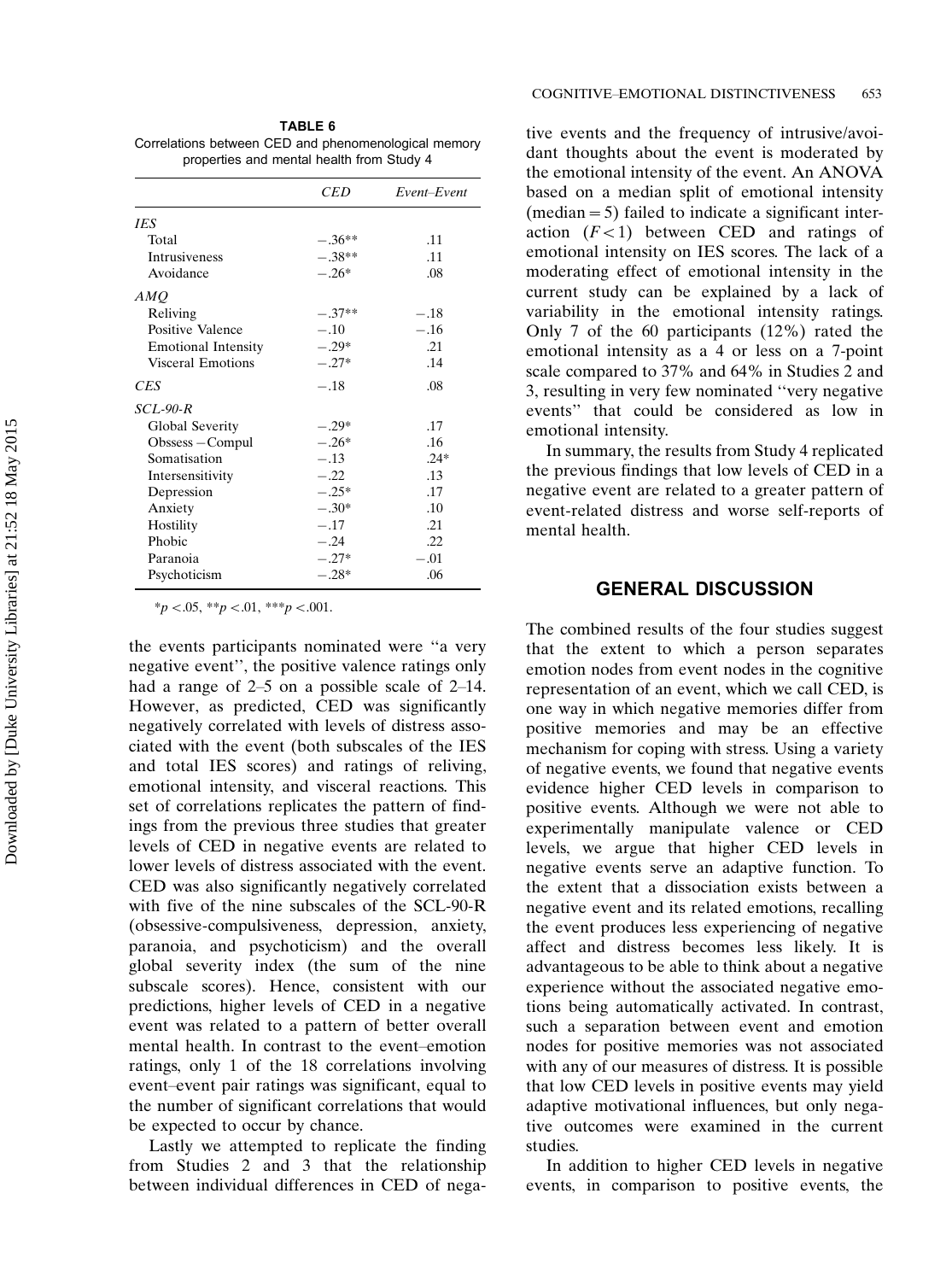results from the current studies suggest that the triple combination of an event being (1) negative, (2) high in emotional intensity, and (3) low in CED levels is particularly toxic. In memories of emotionally intense negative events, low CED was associated with a pattern of greater eventrelated distress, including intrusive and avoidant thoughts, a key marker of PTSD. In addition, low CED levels in a negative event were associated with a widely used measure of mental health. One possible explanation for this set of findings may be that in emotionally intense negative events, a strong link between stimuli representative of the event and its associated emotions leads to an automatic priming of those emotions whenever one thinks about the event. The assumption is that participants will rate event-emotion pairs as less dissimilar if the emotions are strongly linked in the cognitive representation of the event. This does not necessarily mean that, in memories with low CED, activation of nodes related to the event will lead to a stress reaction. If the related emotions are of low intensity, these emotion nodes may be ''cold'' semantic representations of emotion. Activation of such emotion nodes likely does not elicit a physiological response. Indeed, correlations between dissimilarity ratings of event-emotion pairs and visceral reactions were non-significant and one can think of events in which emotions are strongly associated with a particular event, but the emotions are not intense (e.g., for our undergraduates, the Kennedy assassination). A low CED simply means that an event and its associated emotion nodes are strongly linked in the cognitive representation of the event. However, if the personal negative event is of high emotional intensity, the emotion nodes may be ''hot'' and activation of such nodes triggers an emotional response. Hence low CED in negative events is only detrimental when the negative event is high in emotional intensity. Indeed, Halberstadt and Niedenthal (1997) found that participants in emotional states give stronger weight to emotional dimensions of stimuli. For positive events, low CED appears to have no negative consequences, which may be a reason why we find comparatively lower naturally occurring levels of CED in positive events in comparison to negative events.

The results of the current study have potential applications in the area of trauma recovery. High levels of emotion associated with a memory can disrupt the individual's ability to process and organise information about the memory (Conway & Pleydell-Pearce, 2000). Brewin et al. (1996) argue that a failure to verbally encode the emotional aspects of a trauma memory can result in an inability to recall the factual aspects of the trauma memory without the simultaneous, automatic recall of its associated emotions. Alternatively, verbally coding a traumatic memory, but integrating the cognitive details too well with the emotions, could be at fault. Thus a key to coping with stress may lie in the appropriate integration of emotions into the cognitive representation of the event. An individual with low CED levels for a stressful experience may lack the ability to recall this event without the flood of associated emotional and sensory information, which in turn hinders the recovery process. Therapeutic techniques designed to help individuals cope with and recover from stressful events may involve helping the individual be able to think about the stressful event without being flooded with associated emotions. High levels of CED may afford an individual the vantage point necessary to effectively process, integrate, make causal connections, and form a narrative concerning the negative experience, resulting in more successful coping with a stressful experience.

Because events that contain all three features of negative valence, high emotional intensity, and low CED levels are associated with distress, coping techniques that focus on changing any one of these features may lead to reductions in distress. Cognitive therapies focus on changing the first feature, attempting to re-evaluate negative events as positive. Exposure therapies focus on the second feature, reducing the emotional intensity of an event through extinction procedures. But the results from the current paper suggest another possibility: increasing CED levels for an emotionally intense negative event may also result in reductions in levels of distress. The personal events in the current studies that were (1) negative and (2) emotionally intense, but had relatively high CED levels, were not associated with a pattern of elevated distress. For example, a person who experienced a bitter divorce years ago, but has since remarried and moved on, may still view the divorce as negative and, if asked to really focus on how they felt when the divorced happened, will experience intense emotions. But because the link between the event and the emotion nodes became separated over the years, the distress levels associated with this event on a regular basis are low. Future studies that can experimentally ma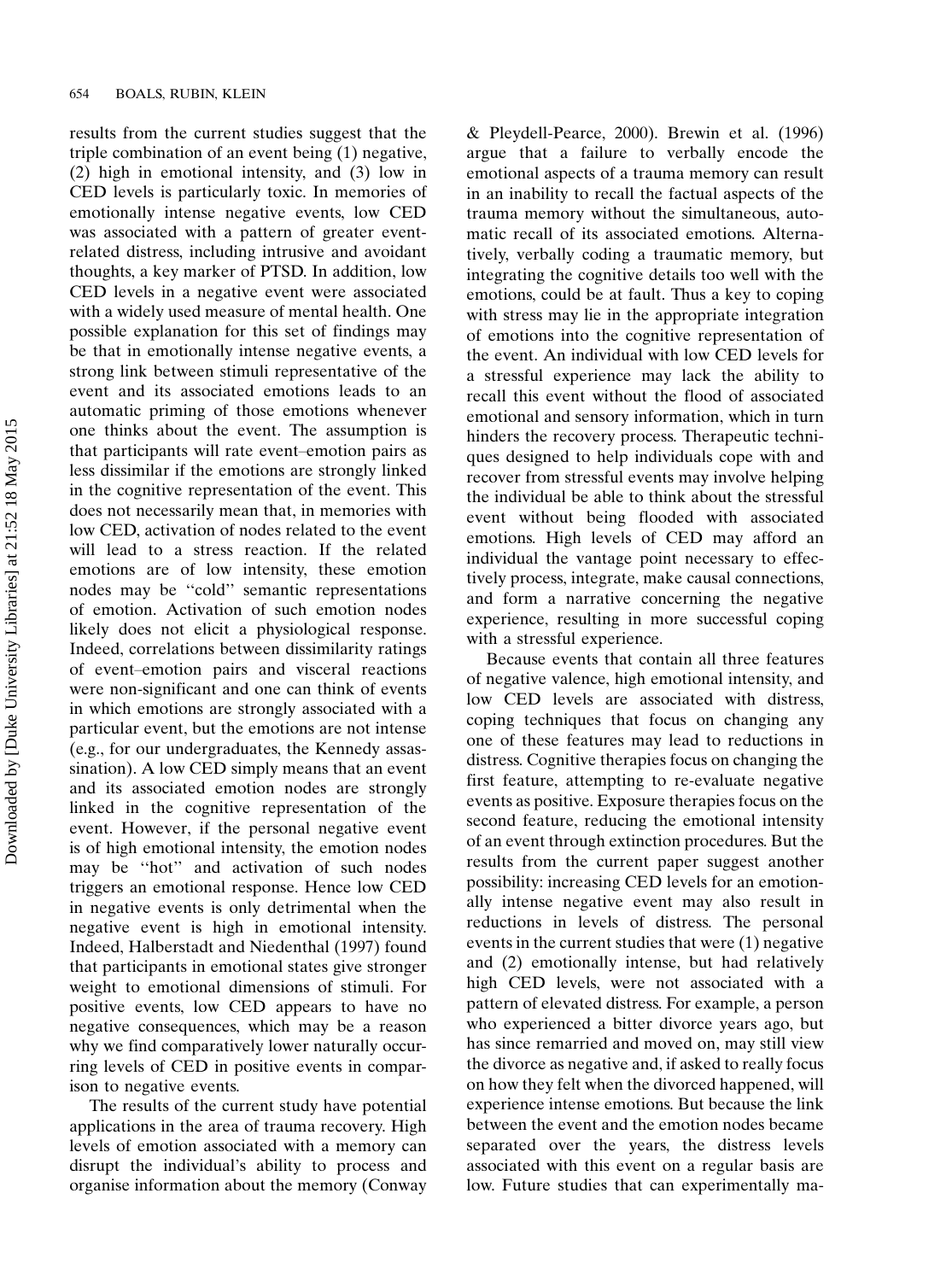nipulate CED levels for negative memories are needed to test such a hypothesis.

The studies presented in this paper are methodologically limited due to the correlational design of the studies. Although we found higher CED levels in negative events in comparison to positive events, we also found that negative and positive events differ along a number of other phenomenological properties. By exploring CED in memories of the election we examined CED in a single event that varied in valence across participants. However, participants who viewed the event as negative also viewed the event as more stressful, emotionally intense, and more important to their identity, and had stronger visceral reactions to the event. Although we were able to statistically control for these confounds to valence, an experimental manipulation of the valence of an event is needed to examine causal explanations. In addition, the data demonstrating that low CED levels in emotionally intense negative events are associated with a pattern of greater event-related distress and poorer mental health were also correlational, making causal inferences difficult. Experimentally induced manipulations of CED levels are needed to clarify potential causal links between CED, stress, and mental health.

Another concern is the use of dissimilarity ratings to measure individual memories. Dissimilarity ratings in MDS are most often used to explore semantic organisations. However, the use of dissimilarity ratings to measure non-semantic memory structures has been used by a variety of researchers (Cavanaugh & Davey, 2001; DeSteno & Salovey, 1991; Schutz et al., 2002). In the first study, an alternative explanation is that the dissimilarity ratings were a reflection of semantic associations (terrorism and fear), as opposed to individual memory structures. However, in the subsequent studies each participant nominated their own set of stimuli that represented their memory of the event. These stimuli were often specific events unique to the experiences of each individual participant (e.g., ''Mark yelling at me''), which were unlikely to be primarily semantic associations. In addition, the instructions for the dissimilarity ratings finished by stating, ''One thing we would like you to remember is that different people judge things in different ways ... we are interested in finding how you as an individual compare these stimuli.'' Hence the dissimilarity ratings in the current

studies likely reflect individual memory structures as opposed to general semantic structures.

Once an event has ended, it is the memory of the event that continues to cause psychological harm (Rubin, Berntsen, & Johansen, in press) and individuals have little control over the suppression of such thoughts (see Wegner, 1994). One possibility as to why trauma memories are difficult to suppress is because trauma memories may contain unique organisational and structural features. However, most of the empirical evidence exploring the structural and organisational features of trauma memories has relied on selfreport methodology, which makes it vulnerable to a number of potential biases that threaten the validity of such research. Such methodological barriers have made it difficult to directly address the debate surrounding whether trauma memories are more ''fragmentary and poorly organised'' as has been suggested by some researchers (Barclay, 1995; Dalgleish, 2004; van der Kolk & Fisler, 1995; but see Porter & Birt, 2001; Shobe & Kihlstrom, 1997). Although examination of CED does not speak directly to the issue of memory fragmentation, the studies presented in this paper do suggest that trauma memories may indeed have special organisational characteristics (see Porter & Birt, 2001; Rubin et al., 2003a; Shobe & Kihlstrom, 1997), and these characteristics may extend to stressful but non-PTSD memories, albeit to a lesser degree. The data from the present studies suggest that stressful memories do differ from non-stressful memories in regard to the role of emotion in the cognitive representation of the event and this memory feature may be an important coping strategy against the unwanted experiencing of distress. Considering that high levels of CED in emotionally intense negative events predicted less event-related distress and better mental health outcomes, CED appears to be an adaptive and healthy coping mechanism.

> Manuscript received 8 February 2008 Revised manuscript received 20 March 2008 First published online 22 May 2008

## REFERENCES

Andrews, B., & Wilding, J. M. (2004). The relation of depression and anxiety to life-stress and achievement in students. British Journal of Psychology, 95, 509-521.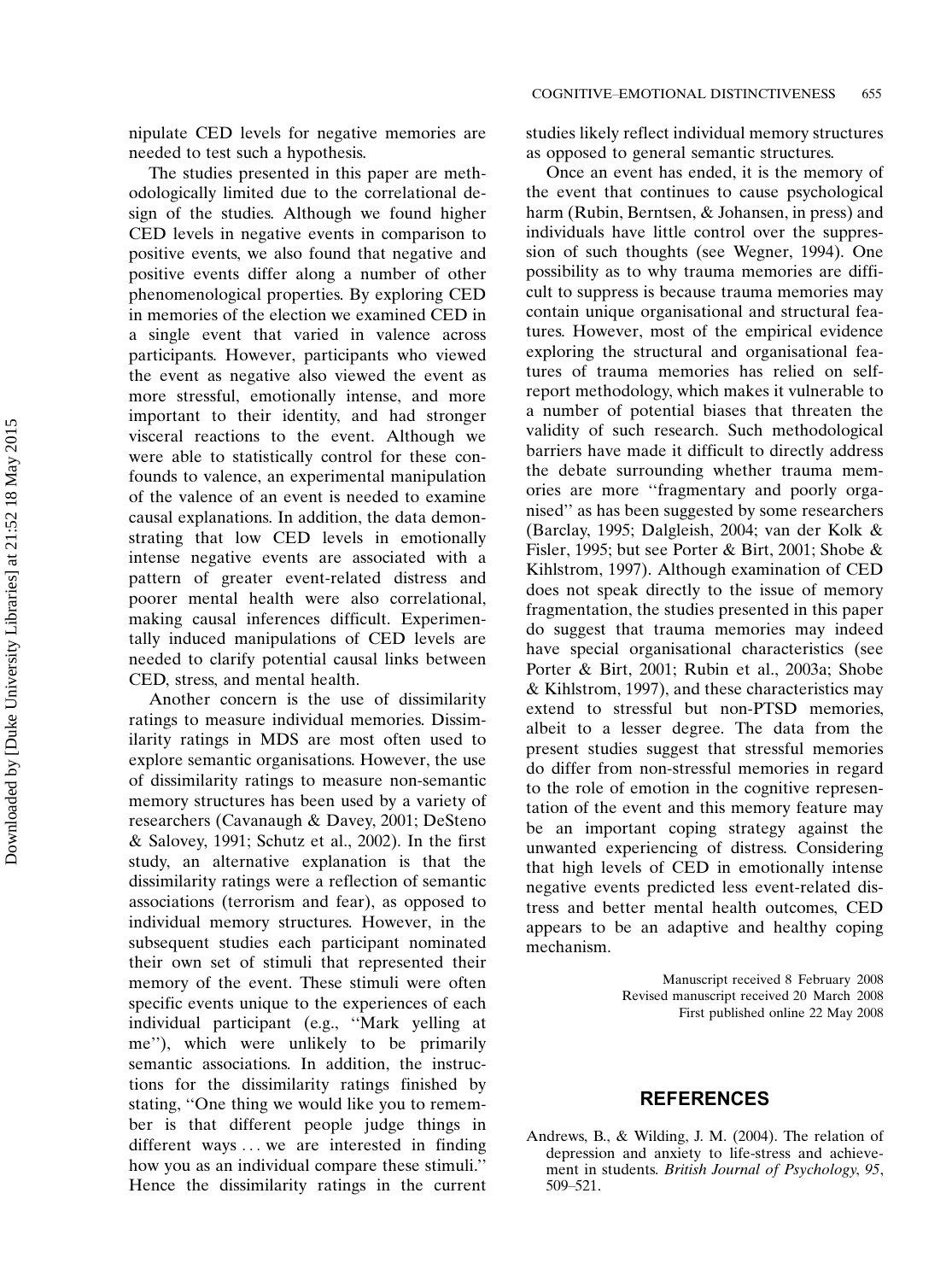- Baker-Ward, L. E., Eaton, K. L., & Banks, J. B. (2005). Young soccer players' reports of a tournament win or loss: Different emotions, different narratives. Journal of Cognition and Development, 6, 507–527.
- Barclay, C. R. (1995). Autobiographical remembering: Narrative constraints on objectified selves. In D. C. Rubin (Ed.), Remembering our past: Studies in autobiographical memories. New York: Cambridge University Press.
- Berntsen, D., & Rubin, D. C. (2004). Cultural life scripts structure recall from autobiographical memory. Memory & Cognition, 32, 427-442.
- Berntsen, D., & Rubin, D. C. (2006). The centrality of event scale: A measure of integrating a trauma into one's identity and its relation to post-traumatic stress disorder symptoms. Behaviour Research and Therapy, 44, 219-231.
- Berntsen, D., Willert, M., & Rubin, D. C. (2003). Splintered memories or vivid landmarks? Qualities and organisation of traumatic memories with and without PTSD. Applied Cognitive Psychology, 17, 675-693.
- Blanchard, E. B., Jones-Alexander, J., Buckley, T. C., & Forneris, C. A. (1996). Psychometric properties of the PTSD checklist (PCL). Behaviour Research and Therapy, 34, 669-673.
- Boals, A., & Klein, K. (2005a). Cognitive–emotional distinctiveness: Separating emotions from non-emotions in the representation of a stressful memory. Memory, 13, 638-648.
- Boals, A., & Klein, K. (2005b). Word use in emotional narratives about failed romantic relationships and subsequent mental health. Journal of Language and Social Psychology, 24, 252-268.
- Bower, G. H. (1981). Mood and memory. American Psychologist, 36, 129-148.
- Breckler, S. J., Pratkanis, A. R., & McCann, C. D. (1991). The representation of self in multidimensional cognitive space. British Journal of Social  $Psychology, 30, 97–112.$
- Brewin, C. R. (2001). A cognitive neuroscience account of post-traumatic stress disorder and its treatment. Behaviour Research and Therapy, 39, 373-393.
- Brewin, C. R., Dalgleish, T., & Joseph, S. (1996). A dual representation of post-traumatic stress disorder. Psychological Review, 103, 670-686.
- Brewin, C. R., & Holmes, E. A. (2003). Psychological theories of post-traumatic stress disorder. Clinical Psychology Review, 23, 339-376.
- Brown, R., & Kulik, J. (1977). Flashbulb memories. Cognition, 5, 73-99.
- Cavanagh, K., & Davey, G. C. L. (2001). The use of stimulus dimensions in judgement making in spider fearful and nonfearful individuals. Behaviour Research and Therapy, 39, 1199–1211.
- Conway, M. A., & Pleydell-Pearce, C. W. (2000). The construction of autobiographical memories in the self-memory system. Psychological Review, 107, 261-288.
- Cramer, P. (2000). Defense mechanisms in psychology today: Further processes for adaptation. American Psychologist, 55, 637-646.
- Crites, S. L., Fabrigar, L. R., & Petty, R. E. (1994). Measuring the affective and cognitive properties of

attitudes: Conceptual and methodological issues. Personality & Social Psychology Bulletin, 20, 619-634.

- Dalgleish, T. (2004). Cognitive approaches to posttraumatic stress disorder: The evolution of multirepresentational theorizing. Psychological Bulletin,  $130, 228 - 260.$
- Derogatis, L. (1977). SCL-90-R administration, scoring and procedures manual-II. Towson, MD: Clinical Psychometric Research.
- DeSteno, D. A., & Salovey, P. (1997). The effects of mood on the structure of the self-concept. Cognition and Emotion, 11, 351-372.
- Ehlers, A., & Clark, D. M. (2000). A cognitive model of post-traumatic stress disorder. Behaviour Research and Therapy, 38, 319-345.
- Ehlers, A., Mayou, R. A., & Bryant, B. (1998). Psychological predictors of chronic post-traumatic stress disorder after motor vehicle accidents. Journal of Abnormal Psychology, 107, 508-519.
- Foa, E. B., & Kozak, M. J. (1986). Emotional processing of fear: Exposure to corrective information. Psychological Bulletin, 99, 20-35.
- Foa, E. B., Molnar, C., & Cashman, L. (1995a). Change in rape narratives during exposure to therapy for post-traumatic stress disorder. Journal of Traumatic Stress, 8, 675-690.
- Foa, E. B., Riggs, D. S., Massie, E. D., & Yarczower, M. (1995b). The impact of fear activation and anger on the efficacy of exposure treatment for post-traumatic stress disorder. Behavior Therapy, 26, 487-499.
- Foa, E. B., & Rothbaum, B. O. (1998). Treating the trauma of rape: Cognitive behavioural therapy for PSTD. New York: Guilford Press.
- Foa, E. B., Steketee, G., & Rothbaum, B. O. (1989). Behavioral/cognitive conceptualization of post-traumatic stress disorder. Behavior Therapy, 20, 155-176.
- Freud, S. (1962). The neuro-psychoses of defense. In J. Strachey (Ed. & Trans.), The standard edition of the complete psychological works of Sigmund Freud (Vol. 1, pp.  $206-212$ ). London: Hogarth Press. [Original work published 1894.]
- Grey, N., Holmes, E., & Brewin, C. R. (2001). Peritraumatic emotional hotspots in memory. Behavioural and Cognitive Psychotherapy, 29, 367–372.
- Halberstadt, J. B., & Niedenthal, P. M. (1997). Emotional state and the use of stimulus dimensions in judgement. Journal of Personality & Social Psychol- $\log y$ , 72, 1017–1033.
- Hankin, B. L., Fraley, R. C., & Abela, J. R. Z. (2005). Daily depression and cognitions: Evidence for a traitlike depressogenic cognitive style and the prediction of depressive symptoms in a prospective daily diary study. Journal of Personality and Social Psychology, 88, 673-685.
- Harvey, A. G., & Bryant, R. A. (1999). A qualitative investigation of the organisation of traumatic memories. British Journal of Clinical Psychology, 38, 401 405.
- Hellawell, S. J., & Brewin, C. R. (2004). A comparison of flashbacks and ordinary autobiographical memories of trauma: Content and language. Behaviour Research and Therapy,  $42$ ,  $1-12$ .